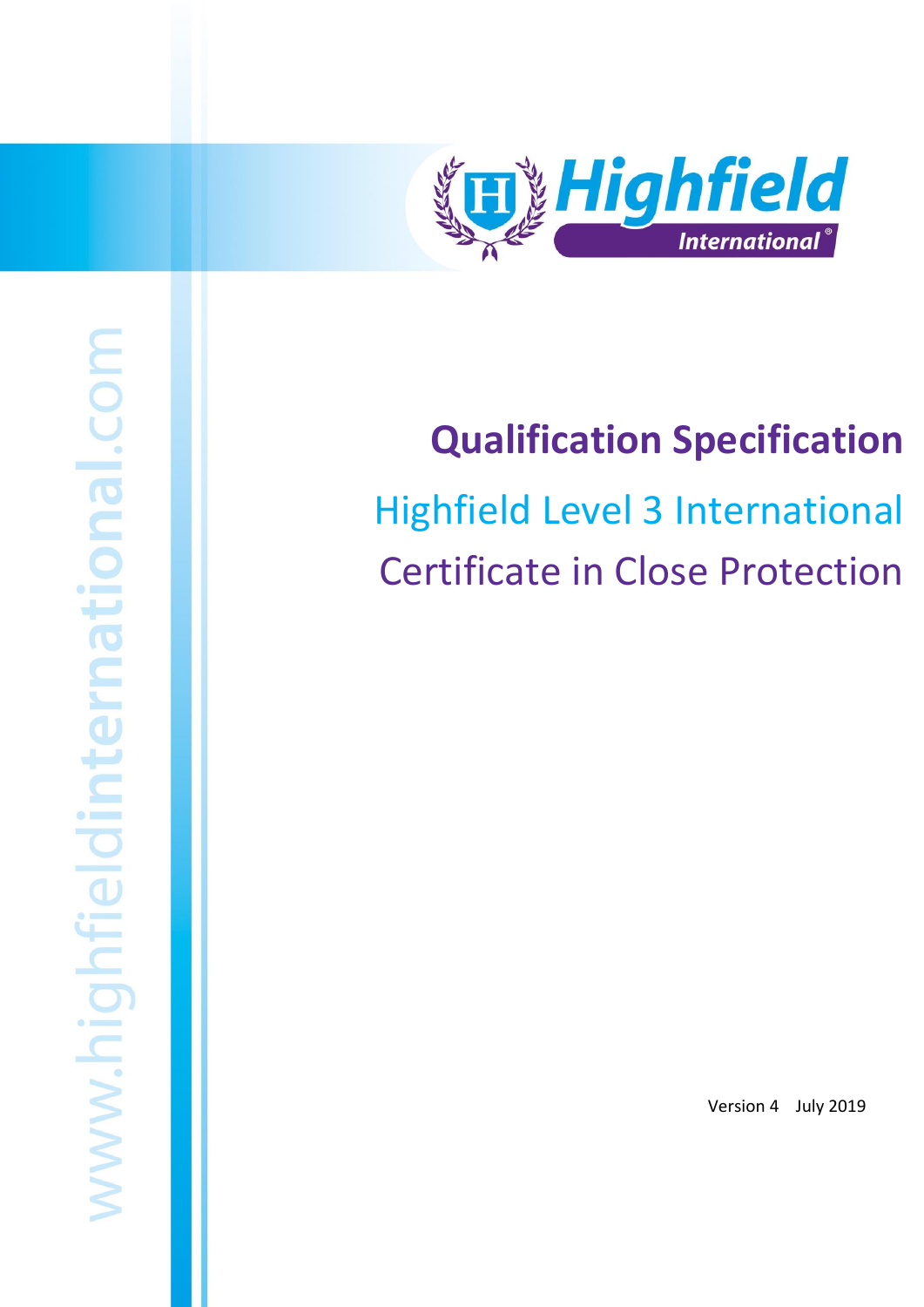

## **Contents**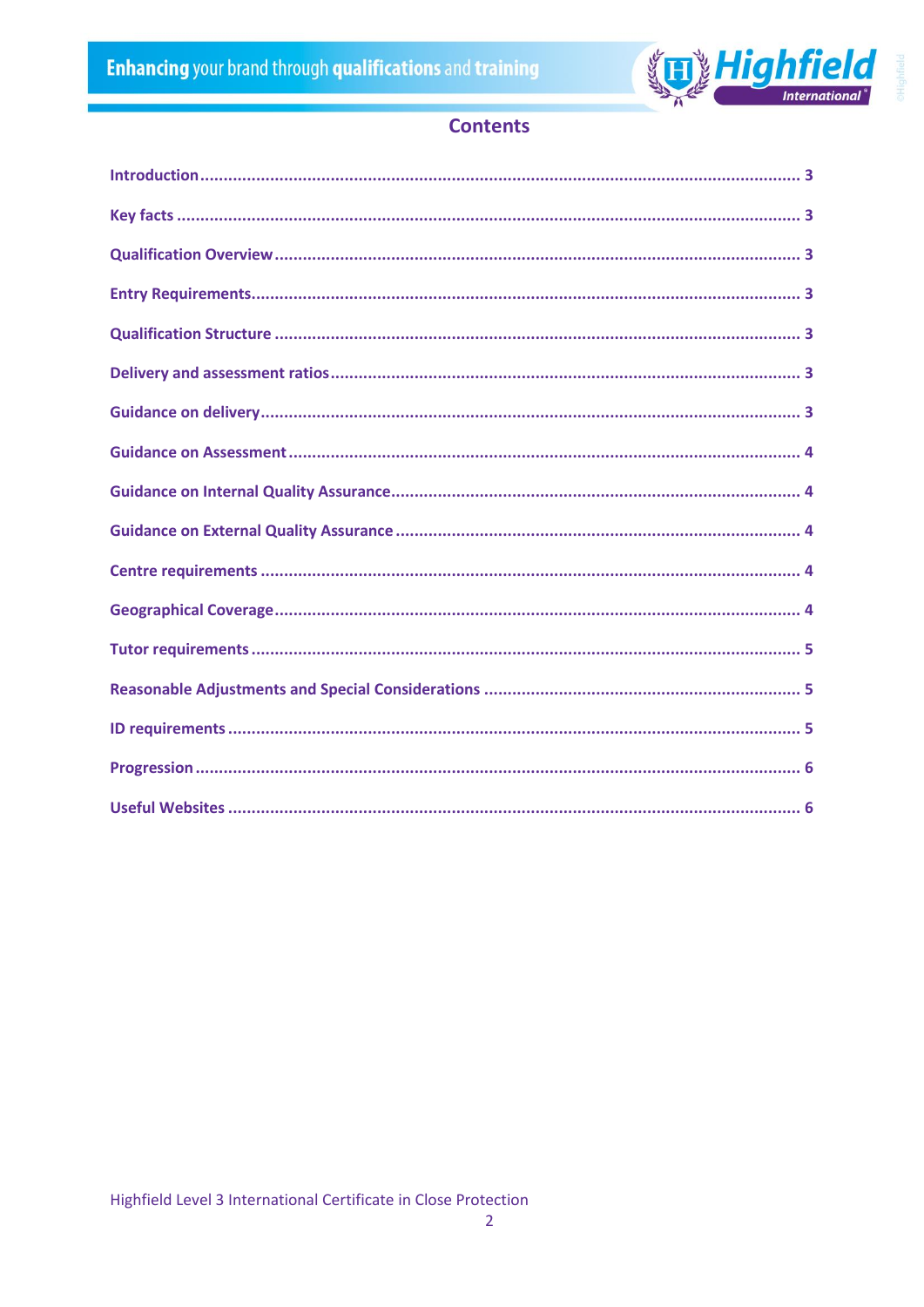

#### <span id="page-2-0"></span>**Introduction**

This qualification specification is designed to outline all you need to know in order to offer this qualification in your Centre. If you have any further questions, please contact your Centre manager.

#### <span id="page-2-1"></span>**Key facts**

| <b>Required contact hours:</b> | 138                                                        |
|--------------------------------|------------------------------------------------------------|
| <b>Assessment Method:</b>      | Multiple Choice examination and a Portfolio<br>of Evidence |

#### <span id="page-2-2"></span>**Qualification Overview**

The Level 3 International Certificate in Close Protection is a qualification aimed at providing learners with the necessary knowledge and understanding to work as a close protection operative within the private security industry.

It should be noted that the completion of this qualification does not permit a learner to apply for a SIA licence to work as a close protection operative within the UK.

**Important Note: Highfield recommends that you contact the relevant Government Department in the country that you want to deliver this qualification, to ensure that local laws are being adhered to and that there are no additional approval requirements. It may be that you are required to register as a training provider within the country itself. Highfield approves centres based on its own criteria but does not represent any other organisations or departments.**

#### <span id="page-2-3"></span>**Entry Requirements**

Centres are responsible for ensuring that learners can meet the necessary standards of the language in which the course is being delivered.

#### <span id="page-2-4"></span>**Qualification Structure**

To achieve the qualification, learners must achieve all 13 learning outcomes, as shown in Appendix 1.

#### <span id="page-2-5"></span>**Delivery and assessment ratios**

To effectively deliver and assess this qualification, it is recommended that Centres do not exceed the ratio of 1 qualified tutor to a maximum of 8 learners in any one instance. If Centres wish to increase this ratio, they must first request approval from Highfield.

#### <span id="page-2-6"></span>**Guidance on delivery**

It is recommended that the qualification is delivered to learners over a minimum of 138 contact hours. This may be adjusted in accordance with learners' needs and / or local circumstances.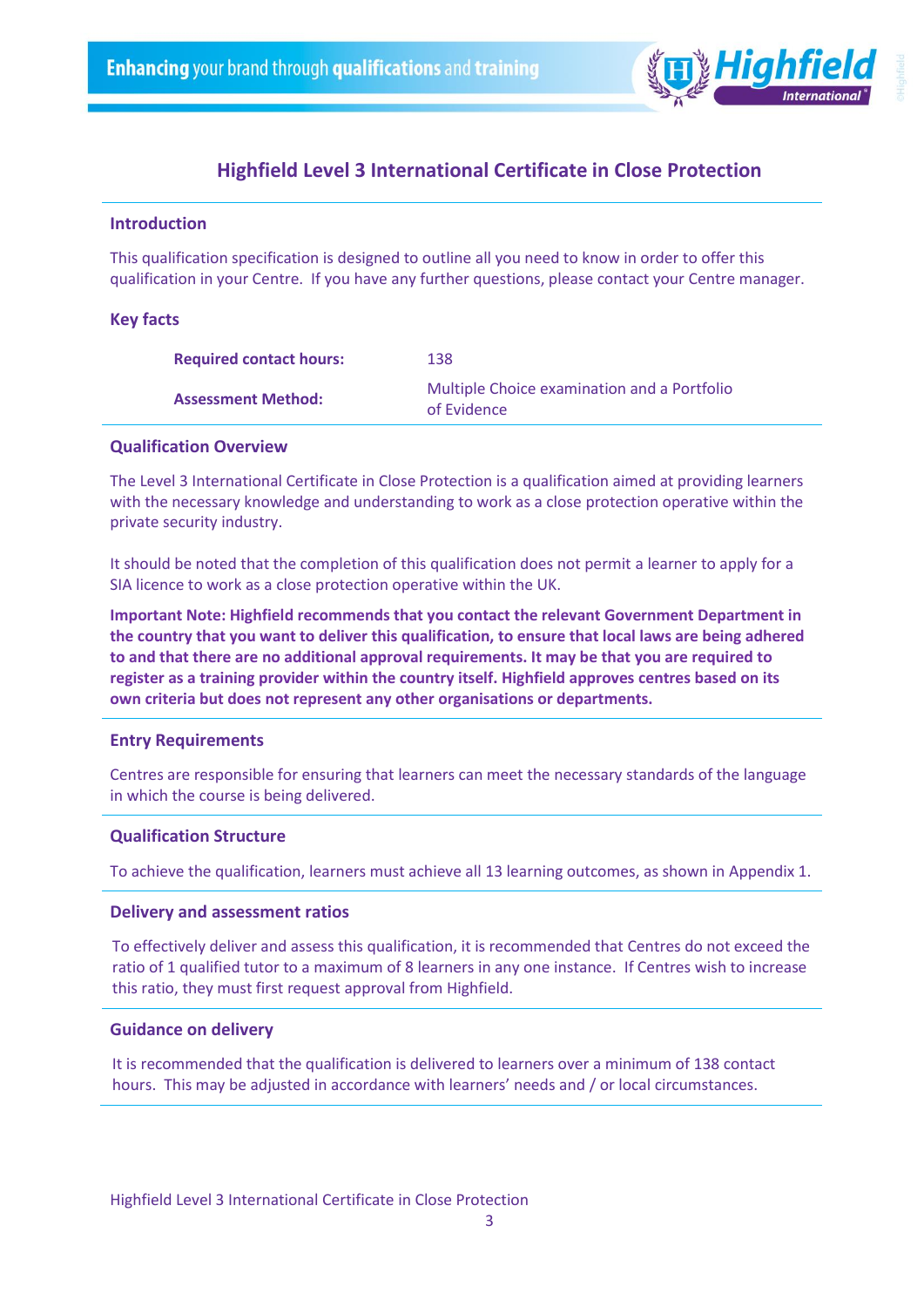

#### <span id="page-3-0"></span>**Guidance on Assessment**

The qualification is assessed in two parts.

Part 1 is a 60 question, 2-hour multiple-choice examination. Learners must achieve a minimum of 42 correct answers (70%) to achieve a pass in this section of the assessment. Learners who achieve a minimum pass mark of 48 (80%) will be awarded a merit.

Part 2 is assessed by learners completing a portfolio of evidence.

#### <span id="page-3-1"></span>**Guidance on Internal Quality Assurance**

Highfield requires Centres to have in place a robust mechanism for internal quality assurance. Internal quality assurance (IQA) must be completed by an appropriately experienced person and that person must not have been involved in any aspect of the delivery or assessment of the course they are quality assuring. The IQA should ensure that:

- The delivery and assessment is in line with the qualification requirements;
- All assessment paperwork is completed accurately; and
- An audit trail is provided for internal quality assurance.

#### <span id="page-3-2"></span>**Guidance on External Quality Assurance**

In addition to internal quality assurance, Highfield will conduct a number of external quality assurance engagements to support Centres in the effective implementation and on-going management of this qualification. For example, this could be conducted via Highfield sampling Centre paperwork or conducting support visits to Centres.

#### <span id="page-3-3"></span>**Centre requirements**

To effectively deliver this qualification, Centres must have access to the following resources:

- Suitable vehicles that allow Learning Outcome 11 to be met;
- Classroom with suitable seating and desks; and
- A projector, if using a PowerPoint presentation (or similar).

Centres are required to have access to suitable training facilities that support learning and assessment taking place.

#### <span id="page-3-4"></span>**Geographical Coverage**

This qualification has been developed for learners outside of the UK.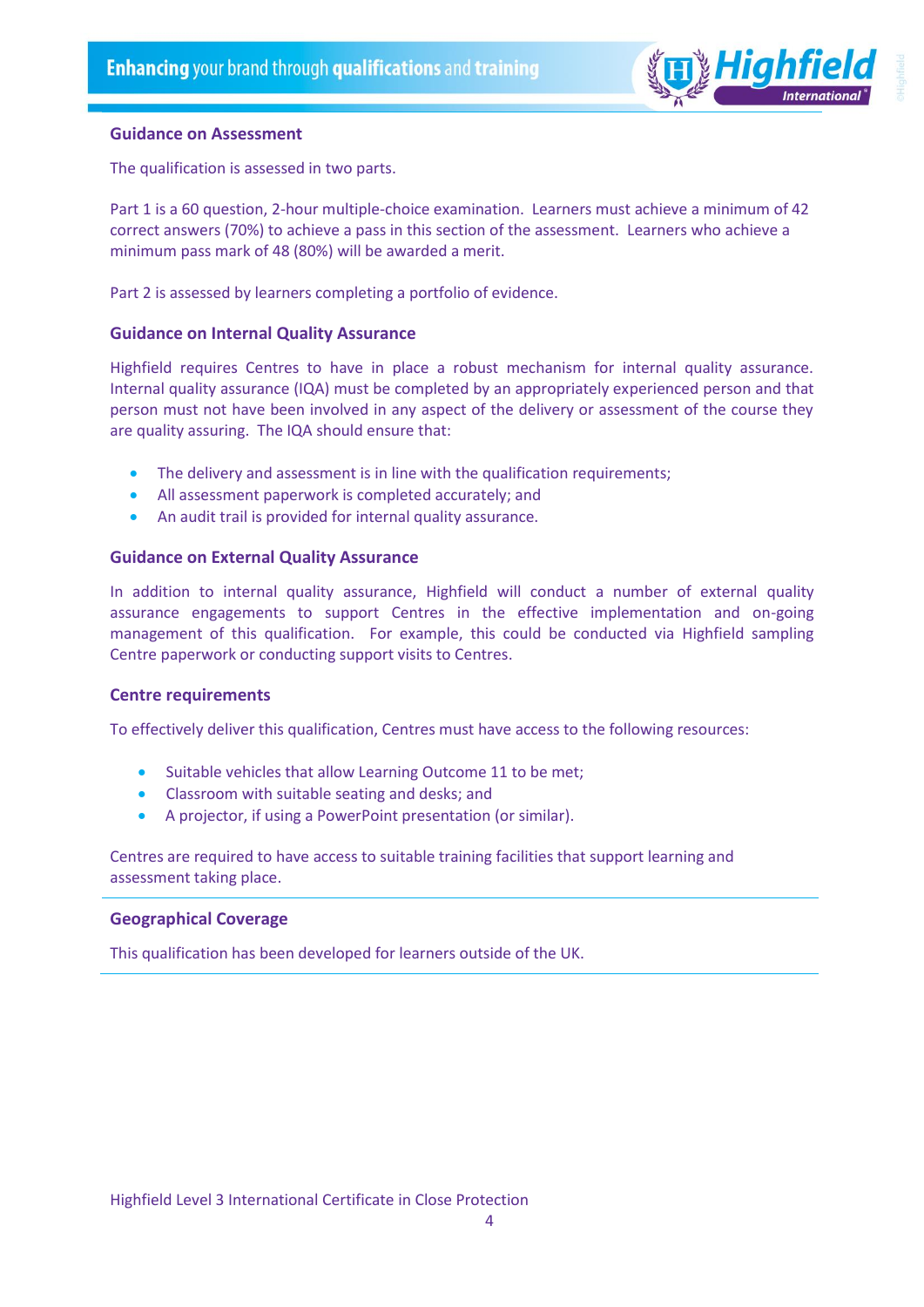

#### <span id="page-4-0"></span>**Tutor requirements**

Highfield require nominated tutors for this qualification to meet the following requirements:

• To have a minimum of 3-years operational experience in a close protection environment.

#### **Suitable subject area qualifications may include:**

- Level 3 Certificate in Close Protection or equivalent.
- Any other qualification and/or experience deemed appropriate by Highfield.

Highfield also recommends that tutors hold:

• Level 3 Award in the Delivery of Conflict Management Training or equivalent.

#### **Suitable teaching qualifications may include, as a minimum:**

- Highfield Level 3 International Award in Delivering Training (IADT);
- Highfield Level 3 or 4 Award in Education and Training, or equivalent;
- Proof of at least 30 hours of training in any subject; and
- Any other qualification and/or experience deemed suitable by Highfield.

Registered tutors are expected to keep up-to-date with developments in this subject through continuous professional development.

#### <span id="page-4-1"></span>**Reasonable Adjustments and Special Considerations**

Highfield Qualifications has measures in place for learners who require additional support. Reasonable adjustments such as additional time for the exam; assistance during the exam such as using a scribe or a reader, is available upon approval from Highfield. Please refer to Highfield Qualifications' Reasonable Adjustments Policy for further information/guidance on this.

#### [www.highfieldinternational.com/download](http://www.highfieldinternational.com/download)

#### <span id="page-4-2"></span>**ID requirements**

All learners must be instructed, ahead of the course/assessment when the learner registers and/or with any pre-course materials, to bring photographic identification to the assessment to be checked by the invigilator.

It is the responsibility of the Centre to have systems in place to ensure that the person taking an examination / assessment is the person they are claiming to be. All Centres are therefore required to ensure that each learner's photographic identification is checked before they are allowed to undertake the examination / assessment and write the type of photo identification provided by each learner on the Candidate List under "Identification Provided". Highfield will accept the following as proof of a learner's identity:

- National identity card (e.g. Emirates ID card);
- Valid passport (any nationality);
- Signed photo card driving licence;
- Valid warrant card issued by police, local authority or equivalent; or
- Other photographic ID card, e.g. employee ID card (must be current employer), student ID card, travel card.

For more information on learner ID requirements, please refer to the Highfield Examination and Invigilation Regulations within the Core Manual.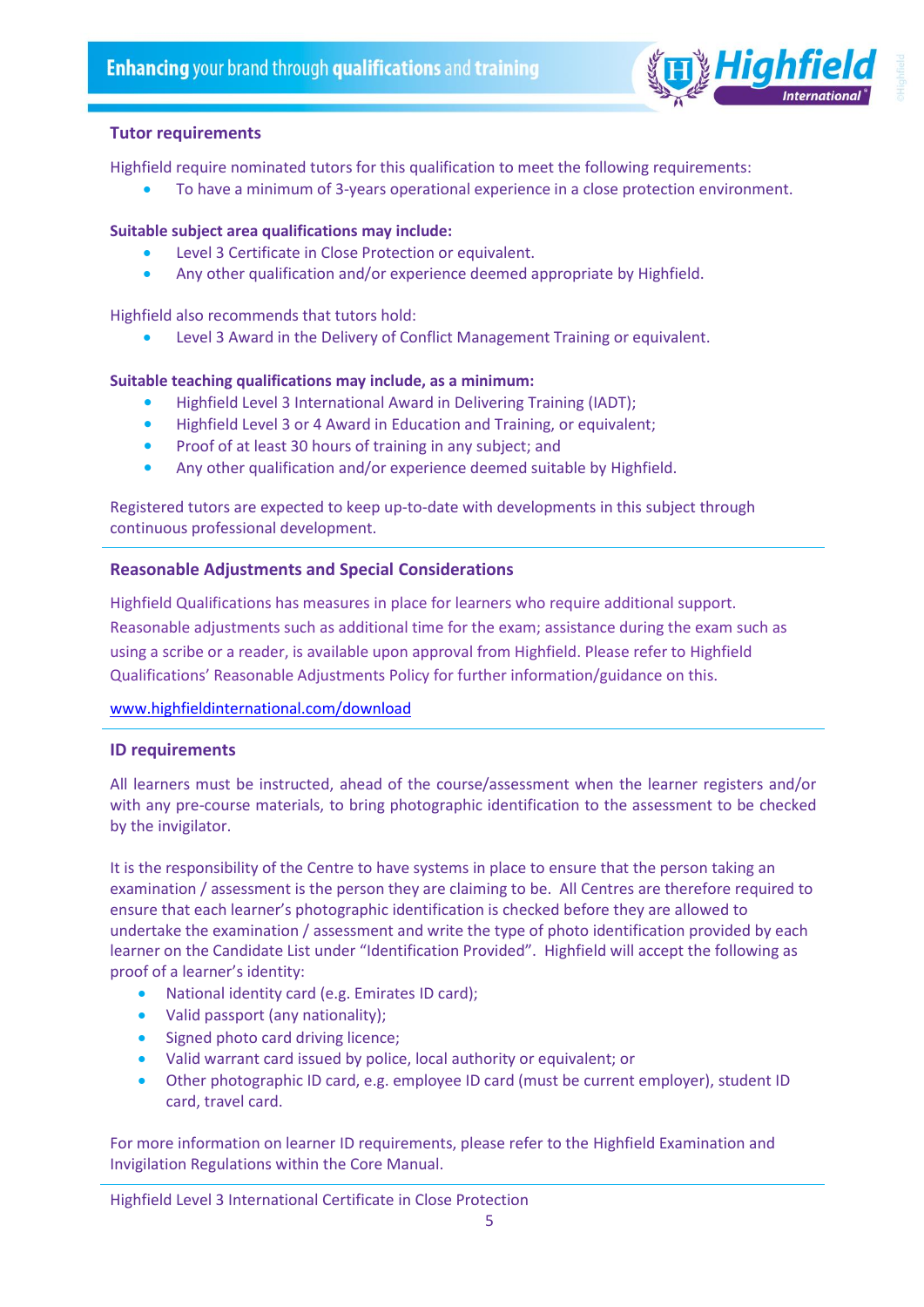

#### <span id="page-5-0"></span>**Progression opportunities**

Progression routes include:

- Highfield Level 2 International Award in CCTV Operations (Public Space Surveillance); and
- Highfield Level 2 International Award in Security Guarding.

Highfield offers a range of qualifications to help learners progress their careers and personal development. Please contact your Centre manager for further information.

#### <span id="page-5-1"></span>**Useful Websites**

- [www.Highfieldproducts.com](http://www.highfieldproducts.com/) (Highfield Products)
- [www.Highfieldqualifications.com](http://www.highfieldqualifications.com/) (Highfield Qualifications)
- [www.Highfieldinternational.com](http://www.highfieldinternational.com/) (Highfieldabc MEA)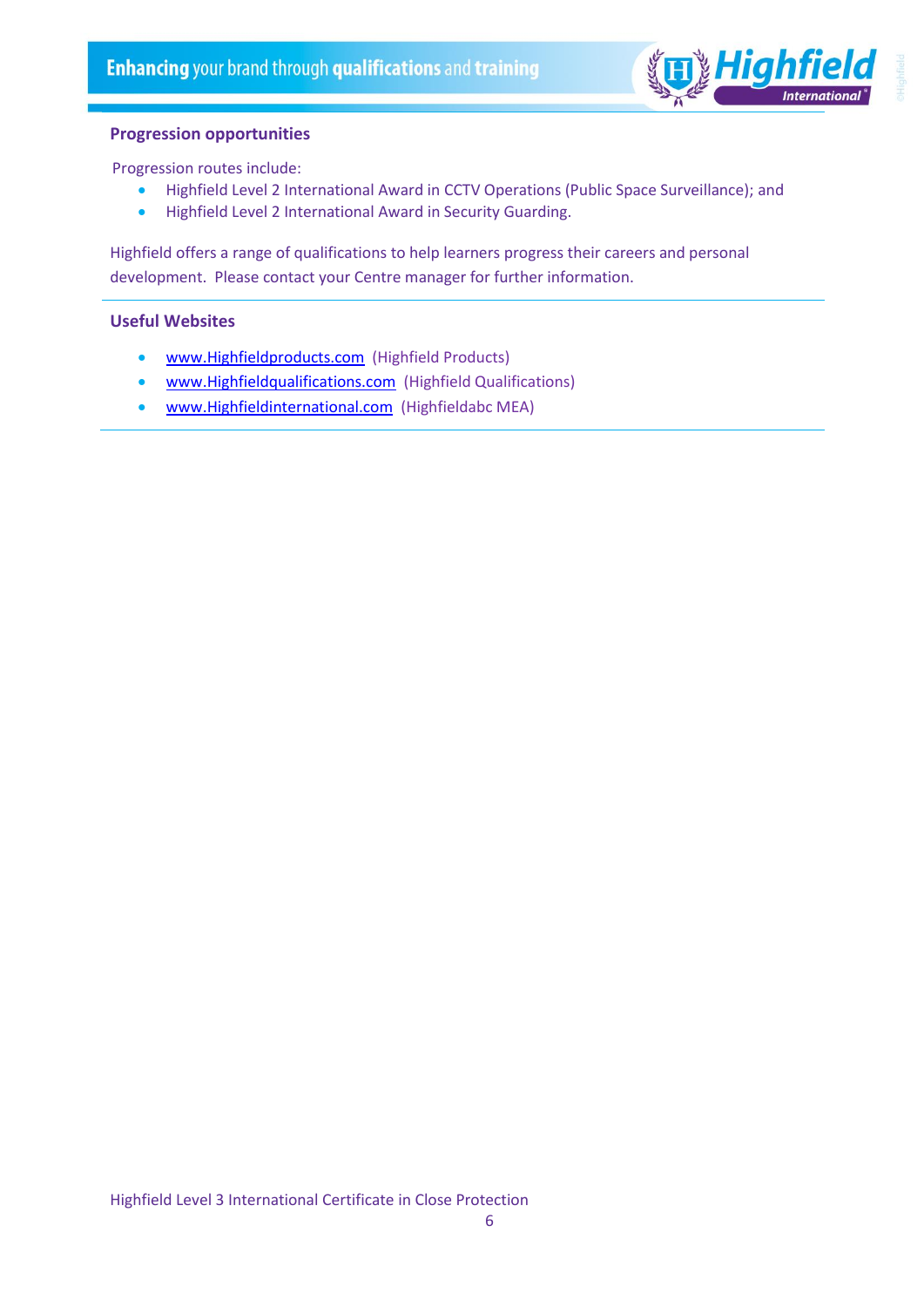

#### **Working as a close protection operative**

| Level:                |     |
|-----------------------|-----|
| <b>Contact hours:</b> | 138 |

| <b>Learning Outcome</b>                                                                                                                                                                                |                                                                                                        |                         | <b>Assessment Criteria</b>                                                                                       |  |  |
|--------------------------------------------------------------------------------------------------------------------------------------------------------------------------------------------------------|--------------------------------------------------------------------------------------------------------|-------------------------|------------------------------------------------------------------------------------------------------------------|--|--|
| The learner will:                                                                                                                                                                                      |                                                                                                        | <b>The learner can:</b> |                                                                                                                  |  |  |
| $\mathbf{1}$ .                                                                                                                                                                                         | <b>Understand the roles and</b><br>responsibilities of the Close<br><b>Protection Operative:</b>       | 1.1<br>1.2              | Describe the purpose of close protection.<br>Explain the attributes required of a close protection<br>operative. |  |  |
|                                                                                                                                                                                                        |                                                                                                        | 1.3                     | Describe the different roles and responsibilities<br>within a close protection team.                             |  |  |
|                                                                                                                                                                                                        |                                                                                                        | 1.4                     | Describe the difference between a client and a<br>principal.                                                     |  |  |
|                                                                                                                                                                                                        |                                                                                                        | 1.5                     | Explain the different types of principal in the close<br>protection environment.                                 |  |  |
|                                                                                                                                                                                                        |                                                                                                        | 1.6                     | Describe the importance of personal security within a<br>close protection environment.                           |  |  |
|                                                                                                                                                                                                        |                                                                                                        | 1.7                     | Describe the need for situational awareness within<br>different working environments.                            |  |  |
|                                                                                                                                                                                                        |                                                                                                        | 1.8                     | Describe the need for close protection training and<br>continuous professional development (CPD).                |  |  |
|                                                                                                                                                                                                        | Amplification of Standards (not all assessment criteria will require this)                             |                         |                                                                                                                  |  |  |
| This section of the specification expands on the assessment criteria and includes suggested content<br>that a training course should cover in order to adequately prepare learners for the assessment. |                                                                                                        |                         |                                                                                                                  |  |  |
| 1.1                                                                                                                                                                                                    | The purpose of close protection:                                                                       |                         |                                                                                                                  |  |  |
| $\circ$                                                                                                                                                                                                | protection of the principal                                                                            |                         |                                                                                                                  |  |  |
| $\circ$<br>1.2                                                                                                                                                                                         | protection of principal's family, property<br>The attributes required of a close protection operative: |                         |                                                                                                                  |  |  |
| $\circ$                                                                                                                                                                                                | professionalism                                                                                        |                         |                                                                                                                  |  |  |
| $\circ$                                                                                                                                                                                                | integrity                                                                                              |                         |                                                                                                                  |  |  |
| $\Omega$                                                                                                                                                                                               | communication skills                                                                                   |                         |                                                                                                                  |  |  |
| $\circ$                                                                                                                                                                                                | calm under pressure                                                                                    |                         |                                                                                                                  |  |  |
| $\Omega$                                                                                                                                                                                               | discretion                                                                                             |                         |                                                                                                                  |  |  |
| 1.3                                                                                                                                                                                                    |                                                                                                        |                         | The different roles and responsibilities within a close protection team:                                         |  |  |

- o driver
- o medic
- o protection officer
- o residential security team
- o security advance party
- 1.4 The difference between a client and a principal:
	- o client can be the principal
	- $\circ$  client pays for the service
	- $\circ$  principal the individual who requires protection
- 1.5 The different types of principal in the close protection environment:
	- o they will come from a wide range of backgrounds
		- o business people
		- o celebrities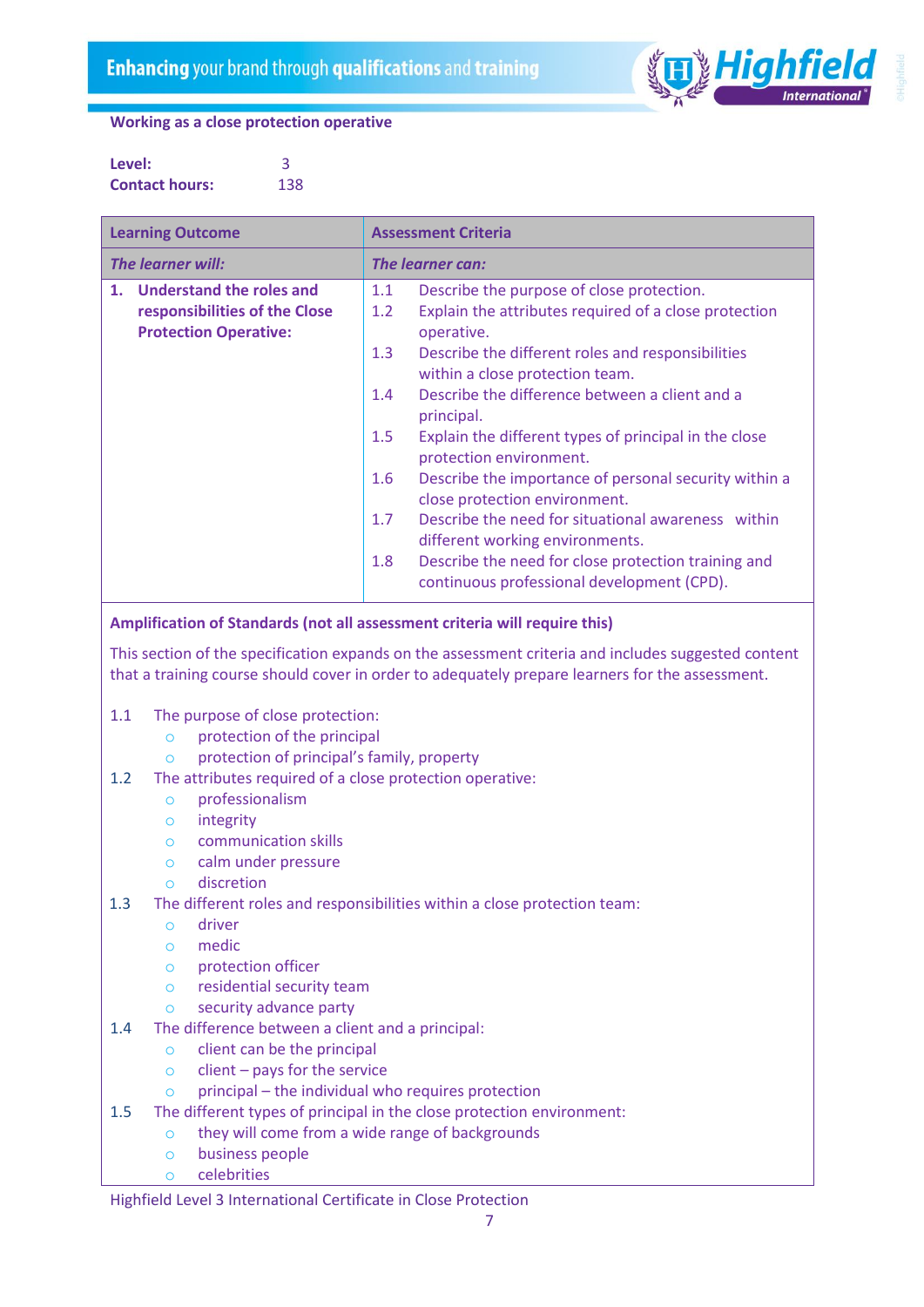

o foreign dignitaries 1.6 The importance of personal security within a close protection environment: o awareness of threats to self o threats to principal if close protection operative is injured o responsible for own personal safety 1.7 The need for situational awareness within different working environments: o changes in weather o changes in crowd size / mood o changes to venue - temporary closure of areas and doors o to be able to respond appropriately and dynamically 1.8 The need for close protection training and continuous professional development (CPD): o maintaining industry knowledge o keep skills up to date o appropriate CPD activities (e.g. training events, seminars, reviewing industry information, checking legislative changes, monitoring recommended good practice) **2. Know the importance of threat assessment and risk management:** 2.1 Carry out a threat and risk assessment. 2.2 Describe the purpose of threat and risk assessments. 2.3 Explain threat and risk assessment techniques. 2.4 Describe the main threats to a principal within the close protection environment. 2.5 Explain how threat assessment and risk management can vary when a principal is arriving at or leaving a destination. 2.6 Describe the importance of dynamic assessment, response and contingency plans. 2.7 Explain the threat categories. 2.8 Describe how Close Protection Operatives gather operational intelligence. 2.2 The purpose of threat and risk assessments: o to identify the level of risk and threat o to reduce risk level  $\circ$  to assist with planning and preparation 2.3 Threat and risk assessment techniques: o principal threat profiling (7 Ps) people places personality prejudices personal history political / religious views ▪ private lifestyle o identifying probability and potential impact o balance of protection vs. lifestyle o using a systematic approach o review regularly 2.4 The main threats to a principal within the close protection: o unwanted attention/intrusion into privacy o injury risk o loss of or damage to principal's property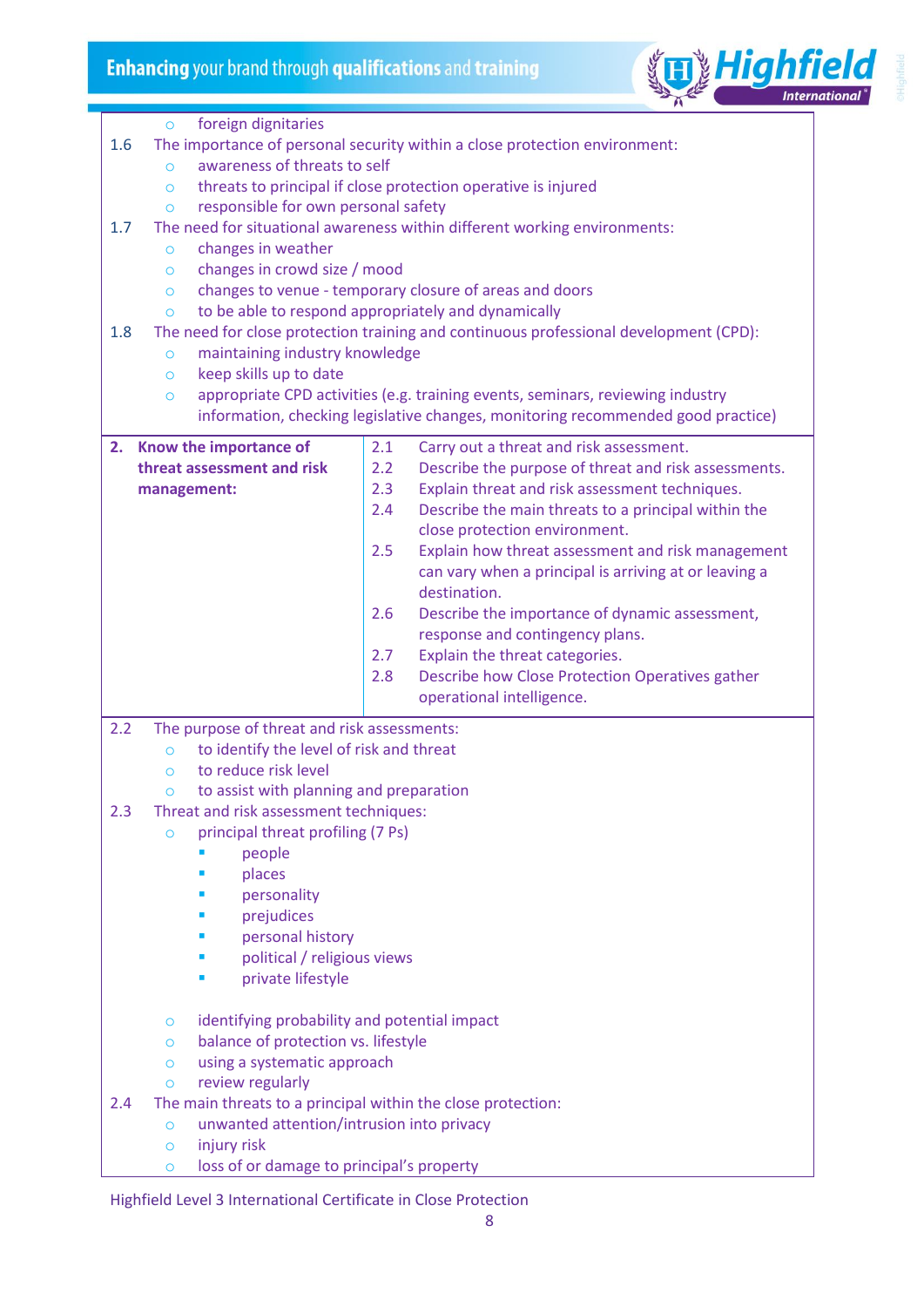

|     | public image<br>$\circ$                                                               |                                                                                                             |  |  |  |
|-----|---------------------------------------------------------------------------------------|-------------------------------------------------------------------------------------------------------------|--|--|--|
|     | loss of sensitive / confidential information<br>$\circ$                               |                                                                                                             |  |  |  |
| 2.5 | How threat assessment and risk management can vary when a principal is arriving at or |                                                                                                             |  |  |  |
|     | leaving a destination:                                                                |                                                                                                             |  |  |  |
|     | different types of location<br>$\Omega$                                               |                                                                                                             |  |  |  |
|     | hotel                                                                                 |                                                                                                             |  |  |  |
|     | airport                                                                               |                                                                                                             |  |  |  |
|     | venue                                                                                 |                                                                                                             |  |  |  |
|     |                                                                                       | consideration of alternative means of access or egress                                                      |  |  |  |
|     |                                                                                       | recognition of vulnerabilities at time of entry or exit                                                     |  |  |  |
| 2.6 |                                                                                       | The importance of dynamic assessment, response and contingency plan:                                        |  |  |  |
|     | dynamic assessment<br>$\Omega$                                                        |                                                                                                             |  |  |  |
|     | response<br>$\circ$                                                                   |                                                                                                             |  |  |  |
|     | take action                                                                           |                                                                                                             |  |  |  |
|     | avoid                                                                                 |                                                                                                             |  |  |  |
|     | seek help<br>contingency plans                                                        |                                                                                                             |  |  |  |
| 2.7 | $\circ$<br>The threat categories:                                                     |                                                                                                             |  |  |  |
|     | Imminent<br>$\Omega$                                                                  |                                                                                                             |  |  |  |
|     | possible<br>$\circ$                                                                   |                                                                                                             |  |  |  |
|     | probable<br>$\circ$                                                                   |                                                                                                             |  |  |  |
| 2.8 |                                                                                       | How close protection operatives gather operational intelligence:                                            |  |  |  |
|     | liaison with police<br>$\circ$                                                        |                                                                                                             |  |  |  |
|     | liaison with embassies<br>$\circ$                                                     |                                                                                                             |  |  |  |
|     |                                                                                       |                                                                                                             |  |  |  |
|     | open source intelligence - media research.<br>$\circ$                                 |                                                                                                             |  |  |  |
|     |                                                                                       |                                                                                                             |  |  |  |
| З.  | Know surveillance techniques:                                                         | 3.1<br>Demonstrate surveillance techniques.                                                                 |  |  |  |
|     |                                                                                       | 3.2<br>Explain the types of people or organisations who might                                               |  |  |  |
|     |                                                                                       | be carrying out surveillance on your principal.                                                             |  |  |  |
|     |                                                                                       | 3.3<br>Explain surveillance techniques.                                                                     |  |  |  |
|     |                                                                                       | 3.4<br>Describe equipment used to assist in surveillance.                                                   |  |  |  |
|     |                                                                                       | Describe the limitations and capabilities of a range of<br>3.5<br>equipment used to assist in surveillance. |  |  |  |
|     |                                                                                       |                                                                                                             |  |  |  |
| 3.2 |                                                                                       | The types of people or organisations who might be carrying out surveillance on a principal:                 |  |  |  |
|     | criminals<br>$\overline{O}$                                                           |                                                                                                             |  |  |  |
|     | media<br>$\circ$                                                                      |                                                                                                             |  |  |  |
|     | extremist groups<br>$\circ$                                                           |                                                                                                             |  |  |  |
|     | fans<br>$\circ$<br>$\circ$                                                            |                                                                                                             |  |  |  |
|     | business competitors<br>political opponents<br>$\circ$                                |                                                                                                             |  |  |  |
|     | agents of foreign governments<br>$\circ$                                              |                                                                                                             |  |  |  |
| 3.3 | Surveillance techniques:                                                              |                                                                                                             |  |  |  |
|     | covert vs. overt techniques<br>$\circ$                                                |                                                                                                             |  |  |  |
|     | $\circ$                                                                               | counter-surveillance measures (to prevent surveillance)                                                     |  |  |  |
|     | anti-surveillance drills (to detect surveillance)<br>$\circ$                          |                                                                                                             |  |  |  |
|     | detect static surveillance<br>$\circ$                                                 |                                                                                                             |  |  |  |
|     | recognise vehicles, individuals<br>п                                                  |                                                                                                             |  |  |  |
|     | suspicious behaviour                                                                  |                                                                                                             |  |  |  |
|     | detect and disrupt surveillance on foot<br>$\circ$<br>vary speed and direction        |                                                                                                             |  |  |  |

■ use of counter-surveillance team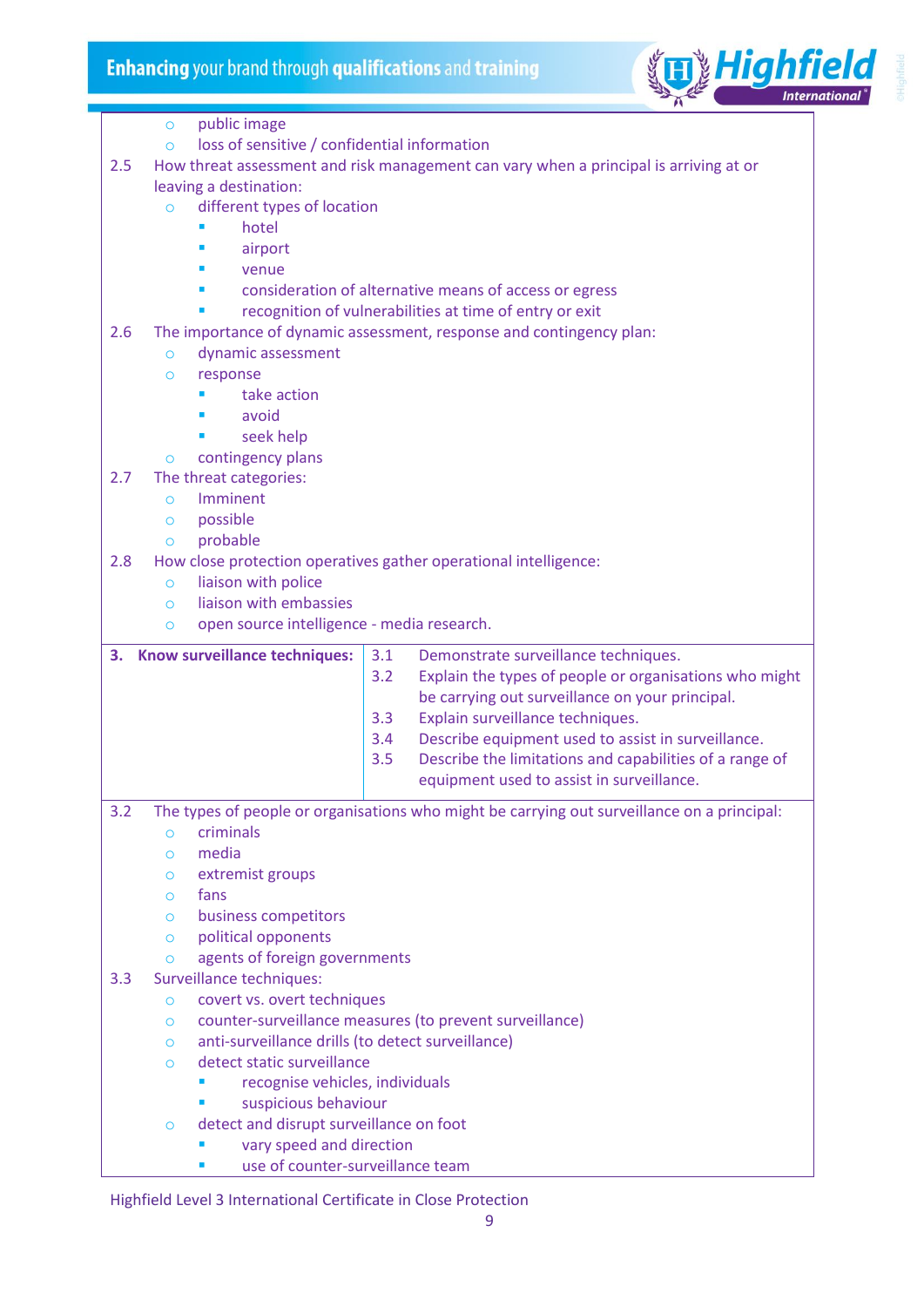

|     | be alert of sightings of the same individual               |                                                                                         |  |  |  |
|-----|------------------------------------------------------------|-----------------------------------------------------------------------------------------|--|--|--|
|     | detect and disrupt surveillance in a vehicle<br>$\circ$    |                                                                                         |  |  |  |
|     | changing lanes                                             |                                                                                         |  |  |  |
|     | varying speed                                              |                                                                                         |  |  |  |
|     | be alert for sightings of the same vehicle                 |                                                                                         |  |  |  |
| 3.4 | Equipment used to assist in surveillance:                  |                                                                                         |  |  |  |
|     | binoculars (day and night vision)<br>$\overline{O}$        |                                                                                         |  |  |  |
|     | cameras (stills and video)<br>$\circ$                      |                                                                                         |  |  |  |
|     | audio recording equipment                                  |                                                                                         |  |  |  |
|     | $\circ$<br><b>CCTV</b>                                     |                                                                                         |  |  |  |
|     | $\circ$                                                    |                                                                                         |  |  |  |
|     | tracking devices<br>$\circ$                                |                                                                                         |  |  |  |
| 3.5 |                                                            | The limitations and capabilities of a range of equipment used to assist in surveillance |  |  |  |
|     | recording equipment<br>$\circ$                             |                                                                                         |  |  |  |
|     | transmitting equipment<br>$\circ$                          |                                                                                         |  |  |  |
|     | tracking equipment<br>$\circ$                              |                                                                                         |  |  |  |
|     | limitations due to:<br>$\circ$                             |                                                                                         |  |  |  |
|     | power supply                                               |                                                                                         |  |  |  |
|     | size                                                       |                                                                                         |  |  |  |
|     | sensitivity / specification                                |                                                                                         |  |  |  |
|     | installation / available locations                         |                                                                                         |  |  |  |
|     | service / maintenance                                      |                                                                                         |  |  |  |
|     | п                                                          | retrieval of material (e.g. recorded footage)                                           |  |  |  |
| 4.  |                                                            | 4.1                                                                                     |  |  |  |
|     | <b>Understand venue security</b>                           | Produce a plan for venue security.                                                      |  |  |  |
|     | operations:                                                | 4.2<br>Describe venue related security operations.                                      |  |  |  |
|     |                                                            | 4.3<br>Describe the importance of liaison with venue security.                          |  |  |  |
|     |                                                            | Explain factors that influence operational plans at<br>4.4                              |  |  |  |
|     |                                                            | various venues.                                                                         |  |  |  |
|     |                                                            | Describe the use of communication equipment and<br>4.5                                  |  |  |  |
|     |                                                            | other technology used in venue-based close protection                                   |  |  |  |
|     |                                                            | operations.                                                                             |  |  |  |
|     |                                                            | Explain contingencies used in venue-based close<br>4.6                                  |  |  |  |
|     |                                                            | protection operations.                                                                  |  |  |  |
|     |                                                            | 4.7<br>Explain countermeasures used in venue-based close                                |  |  |  |
|     |                                                            | protection operations.                                                                  |  |  |  |
| 4.2 | Venue related security operations                          |                                                                                         |  |  |  |
|     | concept of layers of protection<br>$\circ$                 |                                                                                         |  |  |  |
|     | embus and debus<br>$\circ$                                 |                                                                                         |  |  |  |
|     | vulnerable areas<br>$\circ$                                |                                                                                         |  |  |  |
|     | medical emergency<br>$\circ$                               |                                                                                         |  |  |  |
|     | evacuation procedures                                      |                                                                                         |  |  |  |
|     | $\circ$                                                    |                                                                                         |  |  |  |
| 4.3 | The importance of liaison with venue security              |                                                                                         |  |  |  |
|     | the role of the security advance party<br>$\circ$          |                                                                                         |  |  |  |
|     | who to share information with<br>$\circ$                   |                                                                                         |  |  |  |
|     | $\circ$                                                    | extent of information sharing (on "need to know" basis)                                 |  |  |  |
|     | responsibilities of venue security staff<br>$\circ$        |                                                                                         |  |  |  |
| 4.4 | Factors that influence operational plans at various venues |                                                                                         |  |  |  |
|     | size and layout<br>$\circ$                                 |                                                                                         |  |  |  |
|     | embus and debus arrangements<br>$\circ$                    |                                                                                         |  |  |  |
|     | location of safe rooms<br>$\circ$                          |                                                                                         |  |  |  |
|     | vulnerable areas<br>$\circ$                                |                                                                                         |  |  |  |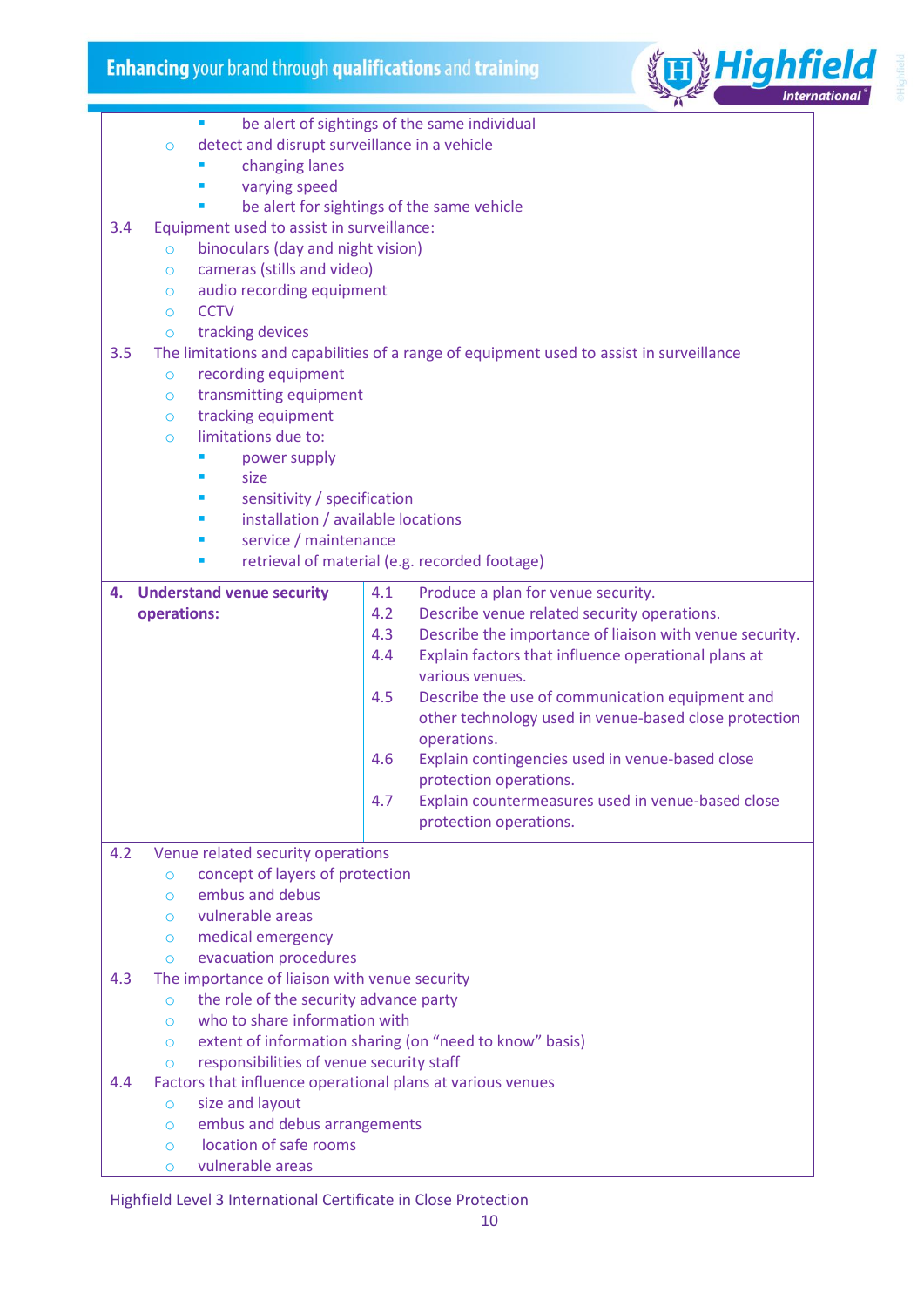

| 4.5 | The use of communication equipment and other technology used in venue-based close |                                                                                         |  |  |  |
|-----|-----------------------------------------------------------------------------------|-----------------------------------------------------------------------------------------|--|--|--|
|     | protection operations                                                             |                                                                                         |  |  |  |
|     | communicate with venue security, e.g. radio<br>$\circ$                            |                                                                                         |  |  |  |
|     | communicate with own team e.g. phones<br>$\circ$                                  |                                                                                         |  |  |  |
|     | use of pro-words<br>$\circ$                                                       |                                                                                         |  |  |  |
|     | use of phonetic alphabet<br>$\circ$                                               |                                                                                         |  |  |  |
|     | use of phonetic pronunciation of numbers<br>$\circ$                               |                                                                                         |  |  |  |
|     | $\circ$                                                                           | security of different communication methods (including encryption, standard radios,     |  |  |  |
|     | mobile phones and personal communication)                                         |                                                                                         |  |  |  |
| 4.6 |                                                                                   | Contingencies used in venue-based close protection operations:                          |  |  |  |
|     | $\circ$                                                                           | contingency i.e. being prepared for all situations                                      |  |  |  |
|     | short notice changes<br>$\circ$                                                   |                                                                                         |  |  |  |
|     | evacuation procedures<br>$\circ$                                                  |                                                                                         |  |  |  |
|     | use of a safe room<br>$\Omega$                                                    |                                                                                         |  |  |  |
|     | alternative routes, entrances and exits<br>$\circ$                                |                                                                                         |  |  |  |
|     | communication back up arrangements<br>$\circ$                                     | Counter-measures used in venue-based close protection operations:                       |  |  |  |
| 4.7 |                                                                                   |                                                                                         |  |  |  |
|     | $\circ$<br>use of security advance party<br>$\circ$                               | what is a counter-measure i.e. actions to pre-empt situations                           |  |  |  |
|     | $\circ$                                                                           | security checks; patrolling; CCTV and alarms; access control; personal/vehicle searches |  |  |  |
|     |                                                                                   |                                                                                         |  |  |  |
|     | 5. Know how to design and                                                         | 5.1<br>Design and implement an operational plan.                                        |  |  |  |
|     | demonstrate operational                                                           | 5.2<br>Conduct a team briefing.                                                         |  |  |  |
|     | planning:                                                                         | Describe the purpose of operational planning.<br>5.3                                    |  |  |  |
|     |                                                                                   | 5.4<br>Describe how threat and risk assessments affect                                  |  |  |  |
|     |                                                                                   | operational planning.                                                                   |  |  |  |
|     |                                                                                   | 5.5<br>Describe the importance of briefing and de-briefing.                             |  |  |  |
|     |                                                                                   | 5.6<br>Describe the importance of time and resource                                     |  |  |  |
|     |                                                                                   | management.                                                                             |  |  |  |
|     |                                                                                   | 5.7<br>Explain agencies that may need to be contacted in the                            |  |  |  |
|     |                                                                                   | course of operational planning.                                                         |  |  |  |
| 5.3 | The purpose of operational planning:                                              |                                                                                         |  |  |  |
|     | gather information<br>$\circ$                                                     |                                                                                         |  |  |  |
|     | assess and manage threats<br>O                                                    |                                                                                         |  |  |  |
|     | allocate resources appropriately<br>$\circ$                                       |                                                                                         |  |  |  |
|     | preparing a briefing for the operational team<br>$\circ$                          |                                                                                         |  |  |  |
| 5.4 |                                                                                   | How threat and risk assessments affect operational planning                             |  |  |  |
|     | threat vs. protection required<br>$\Omega$                                        |                                                                                         |  |  |  |
|     | $\circ$                                                                           | planning to deal with anticipated situations / contingencies                            |  |  |  |
|     | use of resources appropriately<br>$\circ$                                         |                                                                                         |  |  |  |
| 5.5 | The importance of briefing and de-briefing                                        |                                                                                         |  |  |  |
|     | who needs to be briefed<br>$\Omega$                                               |                                                                                         |  |  |  |
|     | the principal                                                                     |                                                                                         |  |  |  |
|     | the team                                                                          |                                                                                         |  |  |  |
|     | $\circ$<br>de-briefing                                                            | ensure the team understand instructions and role and responsibilities                   |  |  |  |
|     | $\circ$<br>lessons learned                                                        |                                                                                         |  |  |  |
|     | improvements to be made                                                           |                                                                                         |  |  |  |
| 5.6 | The importance of time and resource management                                    |                                                                                         |  |  |  |
|     | utilising correct resources for the operation<br>$\circ$                          |                                                                                         |  |  |  |
|     |                                                                                   |                                                                                         |  |  |  |

o taking budget into account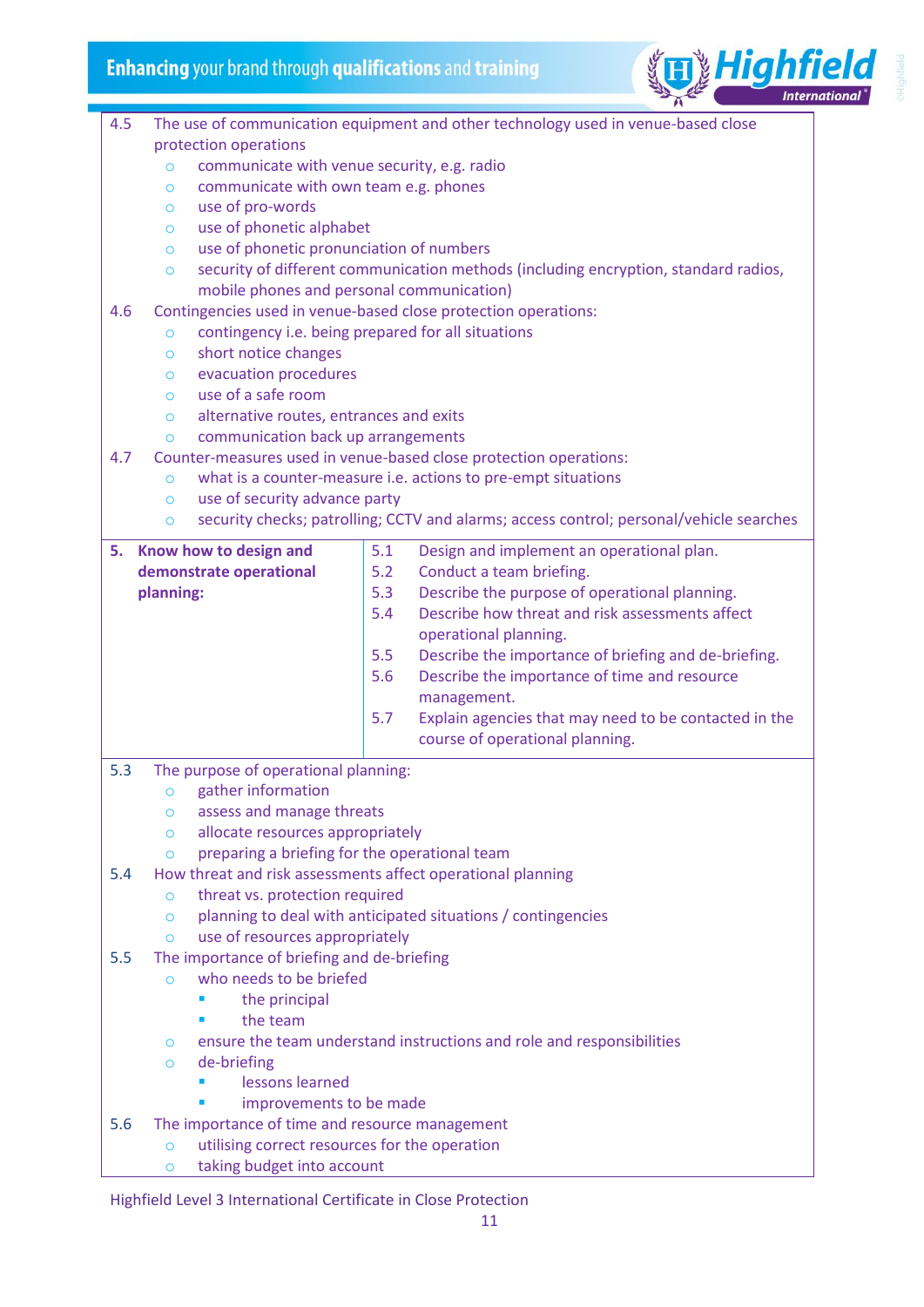

| managing timings to minimise risks<br>$\circ$                                       |                                                                                          |  |  |  |  |
|-------------------------------------------------------------------------------------|------------------------------------------------------------------------------------------|--|--|--|--|
| 5.7<br>Agencies that may need to be contacted in the course of operational planning |                                                                                          |  |  |  |  |
| $\overline{O}$                                                                      | police                                                                                   |  |  |  |  |
| $\circ$                                                                             | emergency services                                                                       |  |  |  |  |
| embassies<br>$\circ$                                                                |                                                                                          |  |  |  |  |
| $\circ$                                                                             | purpose of liaison (establishing mutual roles and responsibilities, information sharing, |  |  |  |  |
| coordination of activity, etc).                                                     |                                                                                          |  |  |  |  |
|                                                                                     |                                                                                          |  |  |  |  |
| Know the importance of<br>6.                                                        | 6.1<br>Demonstrate effective negotiation skills.                                         |  |  |  |  |
| interpersonal skills:                                                               | 6.2<br>Explain the interpersonal skills that are required of a                           |  |  |  |  |
|                                                                                     | <b>Close Protection Operative.</b>                                                       |  |  |  |  |
|                                                                                     | Describe the importance of effective communication<br>6.3                                |  |  |  |  |
|                                                                                     | within the close protection environment.                                                 |  |  |  |  |
|                                                                                     | 6.4<br>Describe the need for clear decision making and                                   |  |  |  |  |
|                                                                                     | direction.                                                                               |  |  |  |  |
|                                                                                     | Describe the importance of etiquette and protocol<br>6.5                                 |  |  |  |  |
|                                                                                     | when dealing with principals.                                                            |  |  |  |  |
| 6.2                                                                                 | Interpersonal skills that are required of a close protection operative (CPO):            |  |  |  |  |
| communication skills<br>$\overline{O}$                                              |                                                                                          |  |  |  |  |
| empathy<br>$\circ$                                                                  |                                                                                          |  |  |  |  |
| negotiation skills<br>$\circ$                                                       |                                                                                          |  |  |  |  |
| problem solving<br>$\circ$                                                          |                                                                                          |  |  |  |  |
| team working<br>$\circ$                                                             |                                                                                          |  |  |  |  |
| 6.3                                                                                 | The importance of effective communication within the close protection environment:       |  |  |  |  |
| $\circ$                                                                             | communication with the principal, family, colleagues                                     |  |  |  |  |
| maintaining security<br>$\circ$                                                     |                                                                                          |  |  |  |  |
| maintaining confidentiality<br>$\circ$                                              |                                                                                          |  |  |  |  |
| $\circ$                                                                             | checking understanding                                                                   |  |  |  |  |
| $\circ$                                                                             | reporting, (accurate, clear, contains all relevant information)                          |  |  |  |  |
| The need for clear decision making and direction:<br>6.4                            |                                                                                          |  |  |  |  |
| when there is a threat or incident<br>$\circ$                                       |                                                                                          |  |  |  |  |
| taking control of situations<br>$\circ$                                             |                                                                                          |  |  |  |  |
| reducing risk by prompt and decisive action<br>O                                    |                                                                                          |  |  |  |  |
| 6.5<br>The importance of etiquette and protocol when dealing with principals:       |                                                                                          |  |  |  |  |
| maintain professionalism<br>$\circ$                                                 |                                                                                          |  |  |  |  |
| adapt appropriately to situations<br>$\circ$                                        |                                                                                          |  |  |  |  |
| dress appropriately to situations<br>$\circ$                                        |                                                                                          |  |  |  |  |
| $\circ$                                                                             | behaving in a manner consistent with maintaining the reputation of the principal         |  |  |  |  |
| Know the importance of<br>7.                                                        | 7.1<br>Demonstrate team working skills.                                                  |  |  |  |  |
| teamwork:                                                                           | Explain the attributes and skills of an effective close<br>7.2                           |  |  |  |  |
|                                                                                     | protection team.                                                                         |  |  |  |  |
|                                                                                     | Describe the importance of personal and team<br>7.3                                      |  |  |  |  |
|                                                                                     | preparation.                                                                             |  |  |  |  |
|                                                                                     | Explain why Standard Operating Procedures (SOPs) are<br>7.4                              |  |  |  |  |
|                                                                                     | important for effective teamwork.                                                        |  |  |  |  |
| Attributes and skills of an effective close protection team:<br>7.2                 |                                                                                          |  |  |  |  |
| balance of skills<br>$\circ$                                                        |                                                                                          |  |  |  |  |
| communication skills<br>$\circ$                                                     |                                                                                          |  |  |  |  |
| support across the team<br>$\circ$                                                  |                                                                                          |  |  |  |  |
| able to deal with disagreements<br>O                                                |                                                                                          |  |  |  |  |
|                                                                                     |                                                                                          |  |  |  |  |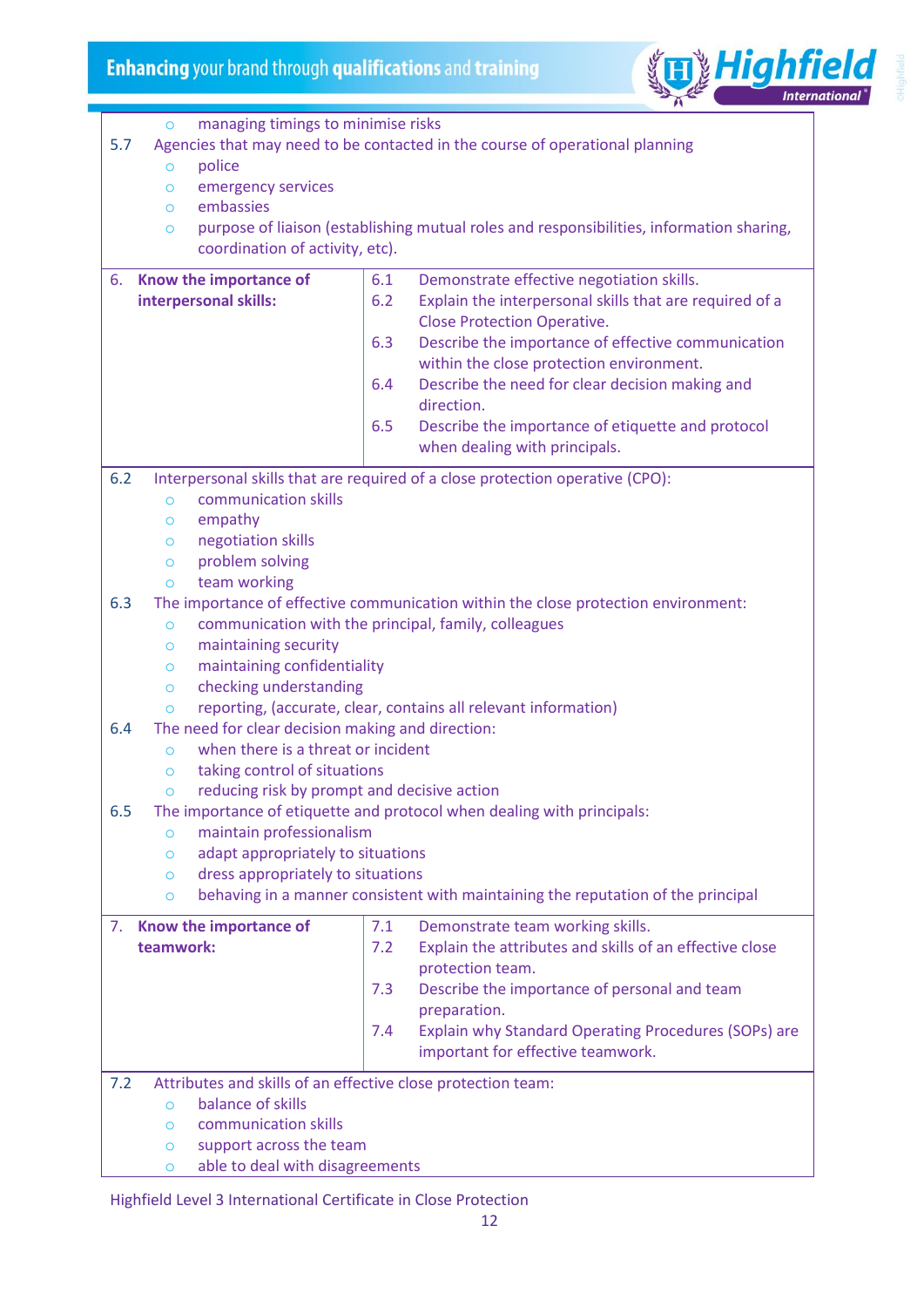

o effective supervision and leadership (including challenge of inappropriate behaviour) 7.3 The importance of personal and team preparation: o ensuring plans are prepared and reviewed o all documentation is ready, e.g. passports o check equipment is working correctly 7.4 Why Standard Operating Procedures (SOPs) are important for effective teamwork: o ensures individual responsibilities are clear o sets out consistent ways of dealing with anticipated situations o understand the potential implications of errors in Standard Operating Procedures (SOPs) 8. **Know the importance of reconnaissance:** 8.1 Conduct a reconnaissance. 8.2 Describe the purpose of reconnaissance. 8.3 Explain factors to be considered when conducting a reconnaissance. 8.4 Explain the role of the Security Advance Party (SAP). 8.5 Describe the difference between covert and overt reconnaissance. 8.1 Conduct a reconnaissance o The purpose of reconnaissance: identify any potential dangers and threats identify access and egress points and arrangements identify emergency exits and other arrangements identify potential vulnerabilities and difficulties on the route confirm the route and timings view the route, venues, etc. at time of day and in other conditions likely to be encountered at time of task 8.2 Factors to be considered when conducting a reconnaissance: o communication o emergency services and support availability o local factors o resources o routes and timings (including alternatives if appropriate) 8.3 The role of the Security Advance Party (SAP): o route reconnaissance o venue checks o monitoring / checking of venue security and other arrangements o liaison with relevant people at venue (management, security, etc.) 8.4 The difference between covert and overt reconnaissance: o covert reconnaissance o overt reconnaissance o when to use covert or overt reconnaissance (i.e. based on threat and risk assessment, nature of visit / venue, general information, etc.) 9. **Know how to conduct close protection foot drills:** 9.1 Demonstrate close protection foot formations. 9.2 Demonstrate body protection of a principal. 9.3 Demonstrate foot evacuation of a principal. 9.4 Explain the individual roles within a close protection team on foot. 9.5 Explain the responsibilities of a close protection operatives on foot. 9.6 Describe the need to adopt a flexible approach on foot.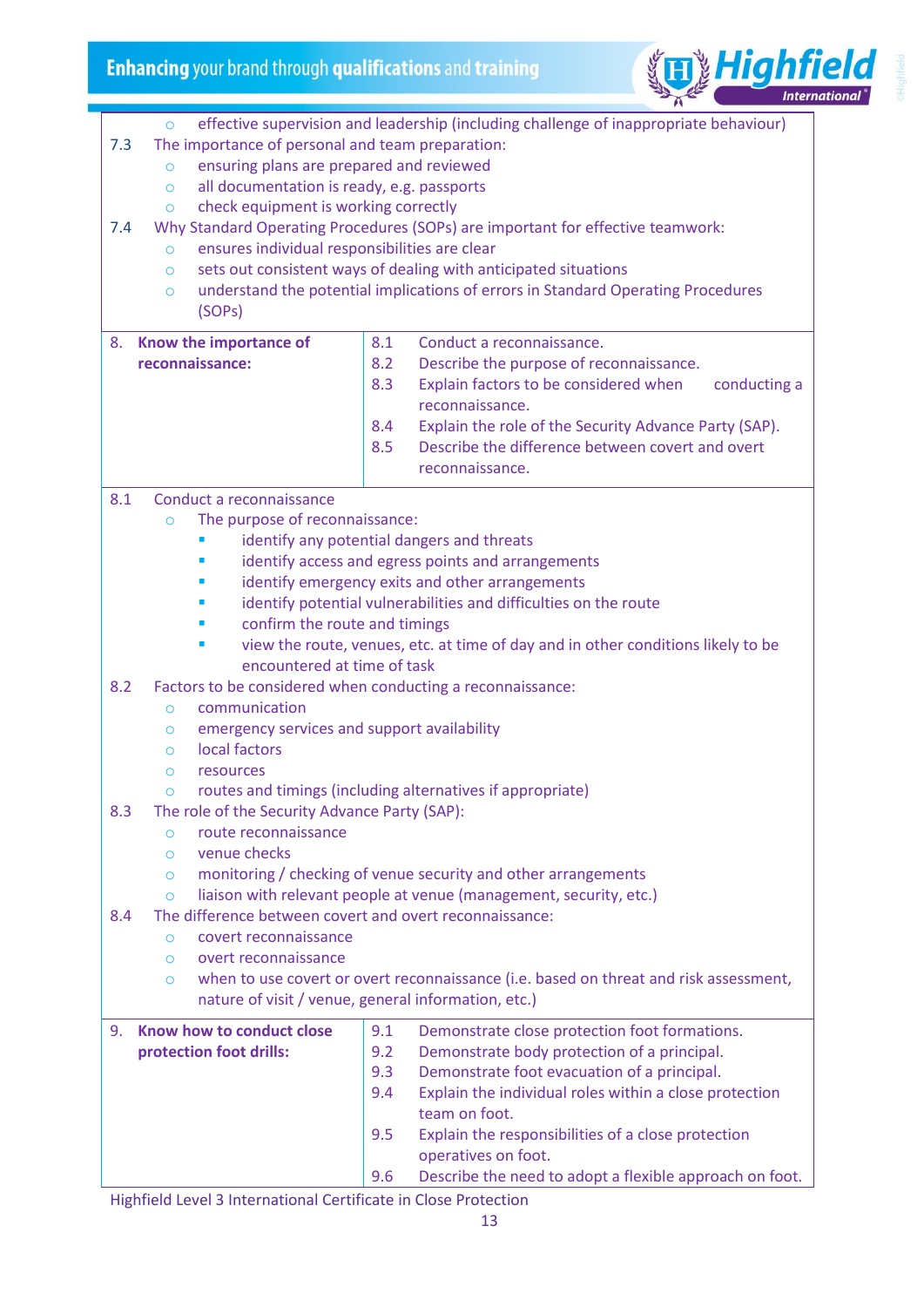

|      |                                                                                                        | Explain the range of communication used on foot.<br>9.7                                                     |  |  |  |
|------|--------------------------------------------------------------------------------------------------------|-------------------------------------------------------------------------------------------------------------|--|--|--|
| 9.4  | Individual roles within a close protection team on foot:                                               |                                                                                                             |  |  |  |
|      | team leader<br>$\overline{O}$                                                                          |                                                                                                             |  |  |  |
|      | personal escort section<br>$\circ$                                                                     |                                                                                                             |  |  |  |
|      | $\circ$                                                                                                | medic (including possession of first-aid equipment)                                                         |  |  |  |
|      | $\Omega$                                                                                               | individual team members to be first-aid trained                                                             |  |  |  |
| 9.5  | The responsibilities of a close protection operative on foot:                                          |                                                                                                             |  |  |  |
|      | deterrent<br>$\circ$                                                                                   |                                                                                                             |  |  |  |
|      | provide cover and protection to the principal<br>$\circ$                                               |                                                                                                             |  |  |  |
|      | identify and respond to threats<br>$\circ$                                                             |                                                                                                             |  |  |  |
|      | maintain principal's image<br>$\circ$                                                                  |                                                                                                             |  |  |  |
| 9.6  | The need to adopt a flexible approach on foot:                                                         |                                                                                                             |  |  |  |
|      | $\circ$                                                                                                | respond to changes in circumstances or threats                                                              |  |  |  |
|      | $\circ$                                                                                                | correct position or formation (including box, vee, diamond, triangle, wedge, line, open                     |  |  |  |
|      |                                                                                                        | or closed variants and two-person / one-person formations)                                                  |  |  |  |
| 9.7  | The range of communication used on foot:                                                               |                                                                                                             |  |  |  |
|      | $\circ$                                                                                                | with the principal (in relation to the planned tactics, as situations develop and change,                   |  |  |  |
|      | $etc.$ )<br>within the team                                                                            |                                                                                                             |  |  |  |
|      | $\circ$<br>by radio or mobile phone                                                                    |                                                                                                             |  |  |  |
|      | $\circ$<br>hand signals<br>$\circ$                                                                     |                                                                                                             |  |  |  |
|      | verbal commands<br>$\circ$                                                                             |                                                                                                             |  |  |  |
|      |                                                                                                        |                                                                                                             |  |  |  |
|      |                                                                                                        |                                                                                                             |  |  |  |
|      |                                                                                                        |                                                                                                             |  |  |  |
|      | 10. Know the importance of                                                                             | Interpret information from maps.<br>10.1<br>10.2                                                            |  |  |  |
|      | planning and selecting routes:                                                                         | Produce primary and secondary route plans.<br>10.3<br>Describe the need for route selection and contingency |  |  |  |
|      |                                                                                                        | planning.                                                                                                   |  |  |  |
|      |                                                                                                        | 10.4<br>Describe the factors that need to be considered when                                                |  |  |  |
|      |                                                                                                        | carrying out route selection.                                                                               |  |  |  |
|      |                                                                                                        | Explain the range of technological tools used in route<br>10.5                                              |  |  |  |
|      |                                                                                                        | planning.                                                                                                   |  |  |  |
|      |                                                                                                        |                                                                                                             |  |  |  |
| 10.3 | The need for route selection and contingency planning:<br>having a primary and secondary route planned |                                                                                                             |  |  |  |
|      | $\circ$<br>$\circ$                                                                                     | ensure route is safe and can be used efficiently for required journey                                       |  |  |  |
|      | to minimise threat and risk to principal<br>$\circ$                                                    |                                                                                                             |  |  |  |
|      | types of contingencies:<br>$\circ$                                                                     |                                                                                                             |  |  |  |
|      | medical emergency                                                                                      |                                                                                                             |  |  |  |
|      | attack                                                                                                 |                                                                                                             |  |  |  |
|      |                                                                                                        | road closures, traffic delays & other factors beyond control                                                |  |  |  |
|      | alternative route                                                                                      |                                                                                                             |  |  |  |
|      | loss of communication                                                                                  |                                                                                                             |  |  |  |
|      |                                                                                                        | 10.4 The factors that need to be considered when carrying out route selection:                              |  |  |  |
|      | date, time, to, from, time allowed<br>$\circ$                                                          |                                                                                                             |  |  |  |
|      | $\circ$                                                                                                | risk assessment and identification of vulnerabilities                                                       |  |  |  |
|      | $\circ$                                                                                                | avoiding routine and predictable journey patterns                                                           |  |  |  |
|      | $\circ$                                                                                                | traffic conditions, choke points and other potential sources of delay                                       |  |  |  |
|      | possible contingencies and available options<br>$\circ$                                                |                                                                                                             |  |  |  |
|      | $\circ$                                                                                                | availability of safe havens and other safe locations for use in emergency                                   |  |  |  |
|      | access to back up<br>O                                                                                 |                                                                                                             |  |  |  |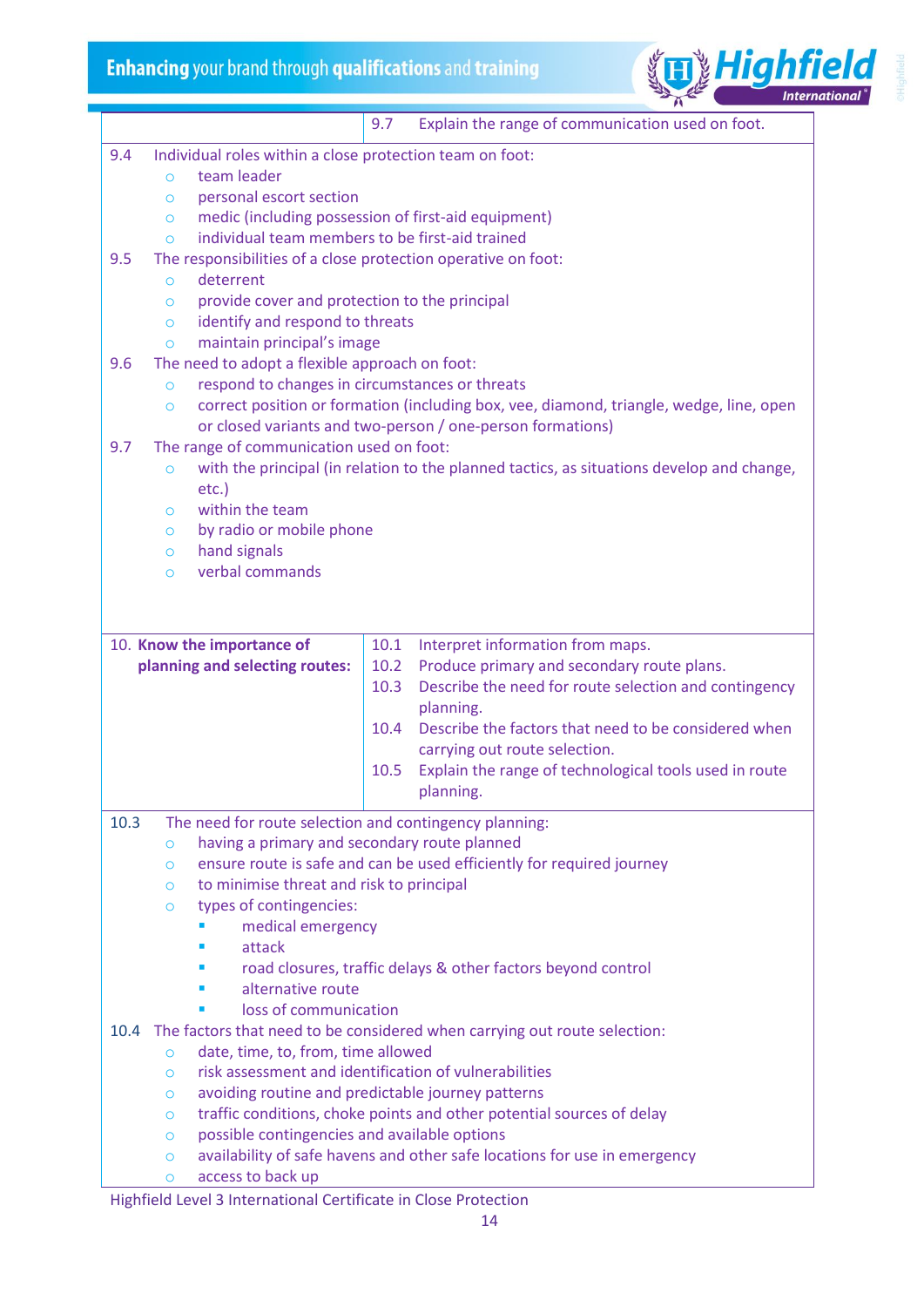

| St<br>access to reliable communications throughout the route<br>$\Omega$                          |      |                                                                                      |  |
|---------------------------------------------------------------------------------------------------|------|--------------------------------------------------------------------------------------|--|
| The range of technological tools used in route planning:<br>10.5                                  |      |                                                                                      |  |
| satellite navigation systems (including understanding quality, limitations and date of<br>$\circ$ |      |                                                                                      |  |
| different systems)                                                                                |      |                                                                                      |  |
| on-line mapping and route planning systems<br>$\circ$                                             |      |                                                                                      |  |
| $\circ$                                                                                           |      | making proper use of on-line mapping (identifying correct maps, knowledge of symbols |  |
| used, understanding of different scales, etc.)                                                    |      |                                                                                      |  |
| $\circ$                                                                                           |      | need to make contingency arrangements in case of failure of technological systems    |  |
| (carrying of printed maps, route plans, etc.)                                                     |      |                                                                                      |  |
| $\circ$                                                                                           |      | preparing electronic (and printed) route cards showing embus and debus points, main  |  |
|                                                                                                   |      | features of route, emergency facilities, vulnerable points, etc.                     |  |
| 11. Know vehicle movement tactics                                                                 | 11.1 | Carry out embus and debus drills.                                                    |  |
| and operations:                                                                                   | 11.2 | Carry out convoy drills.                                                             |  |
|                                                                                                   |      | 11.3 Carry out anti ambush drills.                                                   |  |
|                                                                                                   | 11.4 | Carry out a basic evacuation procedure with a                                        |  |
|                                                                                                   |      | vehicle.                                                                             |  |
|                                                                                                   | 11.5 | Describe the safety and security checks to be taken                                  |  |
|                                                                                                   |      | to ensure vehicle security before, during and after                                  |  |
|                                                                                                   |      | journeys.                                                                            |  |
|                                                                                                   | 11.6 | Explain the factors involved in choosing a vehicle.                                  |  |
|                                                                                                   | 11.7 | Describe the need for alternative transport plans.                                   |  |
|                                                                                                   | 11.8 | Describe protocol for vehicle use.                                                   |  |
|                                                                                                   | 11.9 | Describe how road traffic legislation affects the use                                |  |
|                                                                                                   |      | of vehicles by close protection operatives.                                          |  |
|                                                                                                   |      | 11.10 Explain the variety of vehicle and driving                                     |  |
|                                                                                                   |      | arrangements which impact on the role of the close                                   |  |
|                                                                                                   |      | protection operative and team.                                                       |  |
|                                                                                                   |      |                                                                                      |  |

- 11.5 The safety and security checks to be taken to ensure vehicle security before, during and after journeys:
	- o roadworthiness of vehicles: safety features (tyres, brakes, lights, etc.) and maintenance features (fluid levels, etc.)
	- o functioning of safety equipment whilst vehicle in use: seatbelts, locking systems, etc
	- o frequency of checks:
		- routine daily checks
		- more extensive periodic checks)
	- o potential threats
	- o equipment checks
- 11.6 The factors involved in choosing a vehicle:
	- o suitable for the operation / terrain / proposed use
	- o preference of the principal
	- o level of protection provided
- 11.7 The need for alternative transport plans:
	- o mechanical problem with the vehicle
	- o environmental changes: adverse weather conditions, etc.
	- o security is compromised
	- o driver illness or injury
- 11.8 Protocol for vehicle use:
	- o roles of the personal protection officer (PPO) and seating location in vehicles
	- o seating arrangements for principal and escort (including single person, two person and multiple person escorts)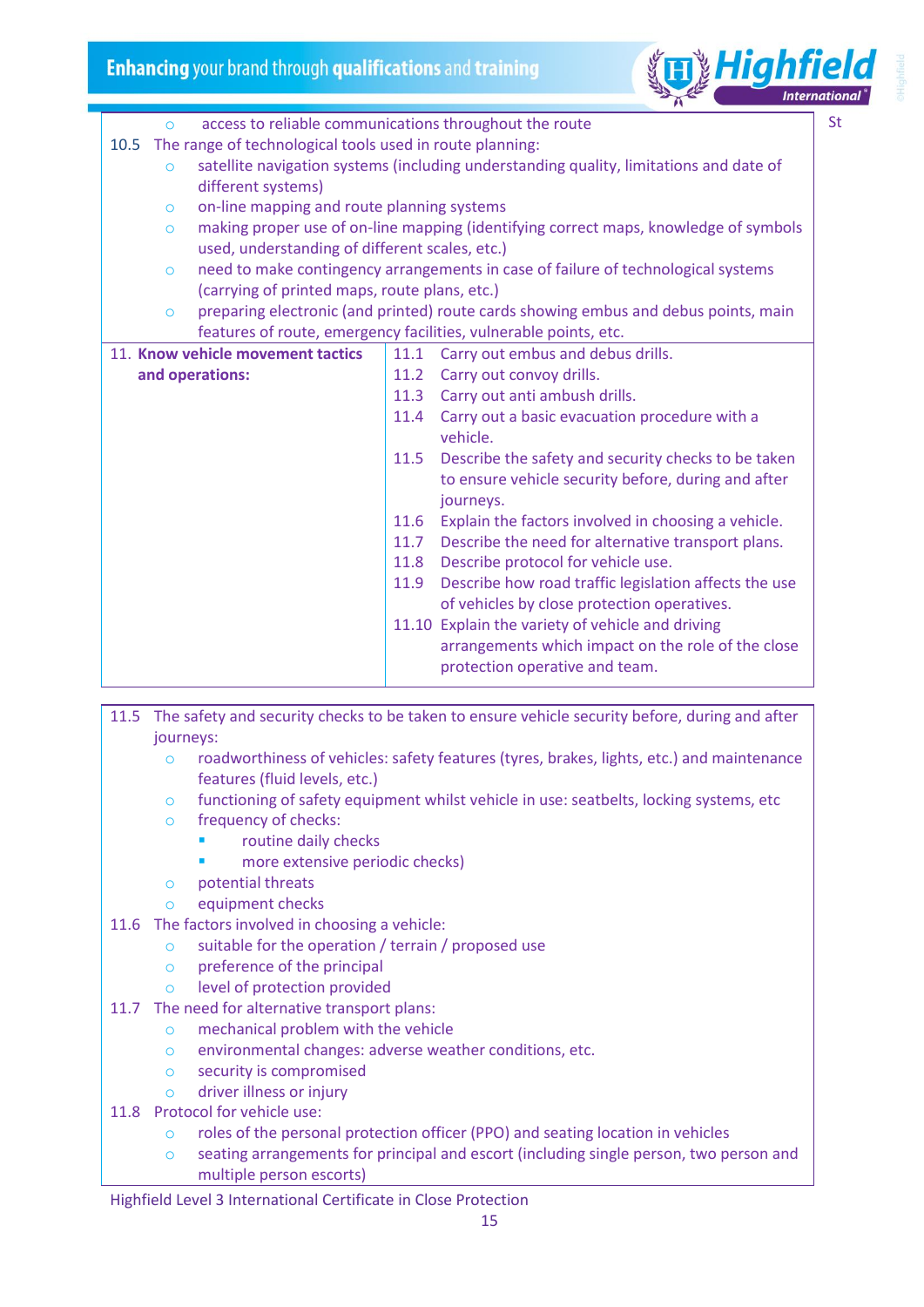

|      | single and multiple vehicle convoy arrangements<br>$\circ$                                        |                                                                                                                                                                                  |      |                                                                                                                      |  |  |
|------|---------------------------------------------------------------------------------------------------|----------------------------------------------------------------------------------------------------------------------------------------------------------------------------------|------|----------------------------------------------------------------------------------------------------------------------|--|--|
|      | $\circ$                                                                                           | routine and emergency driving tactics (including positioning, use of speed, evasion                                                                                              |      |                                                                                                                      |  |  |
|      |                                                                                                   | tactics, escape to safe havens, etc.)                                                                                                                                            |      |                                                                                                                      |  |  |
|      | $\circ$                                                                                           | embus/debus arrangements                                                                                                                                                         |      |                                                                                                                      |  |  |
|      | $\circ$                                                                                           | orthodox / unorthodox embus / debus drills                                                                                                                                       |      |                                                                                                                      |  |  |
|      |                                                                                                   |                                                                                                                                                                                  |      |                                                                                                                      |  |  |
|      | appropriate parking of vehicles at venues (e.g. ready for use / prompt departure in an<br>$\circ$ |                                                                                                                                                                                  |      |                                                                                                                      |  |  |
|      | $\circ$                                                                                           | emergency situation)                                                                                                                                                             |      |                                                                                                                      |  |  |
| 11.9 |                                                                                                   | maintaining the security of parked vehicles at venues, etc.                                                                                                                      |      |                                                                                                                      |  |  |
|      | $\circ$                                                                                           | How road traffic legislation affects the use of vehicles by close protection operatives:<br>compliance with road traffic law: speed, manner of driving, compliance with signage, |      |                                                                                                                      |  |  |
|      |                                                                                                   | parking restrictions, etc.                                                                                                                                                       |      |                                                                                                                      |  |  |
|      | $\circ$                                                                                           |                                                                                                                                                                                  |      | requirements of Road Traffic Act 1988 in relation to road traffic accidents: i.e. to stop,                           |  |  |
|      |                                                                                                   | exchange details, report to police as necessary, etc.                                                                                                                            |      |                                                                                                                      |  |  |
|      | $\circ$                                                                                           | relevant documentation                                                                                                                                                           |      |                                                                                                                      |  |  |
|      | $\Omega$                                                                                          | dealing with involvement in road traffic collisions                                                                                                                              |      |                                                                                                                      |  |  |
|      |                                                                                                   |                                                                                                                                                                                  |      | 11.10 The variety of vehicle and driving arrangements which impact on the role of the close                          |  |  |
|      | protection operative and team:                                                                    |                                                                                                                                                                                  |      |                                                                                                                      |  |  |
|      | $\Omega$                                                                                          | number of cars to be used                                                                                                                                                        |      |                                                                                                                      |  |  |
|      | vehicle type                                                                                      |                                                                                                                                                                                  |      |                                                                                                                      |  |  |
|      | $\circ$<br>$\circ$                                                                                |                                                                                                                                                                                  |      | seating arrangements in one, two and multiple person escort situations                                               |  |  |
|      | $\circ$                                                                                           | lone close protection operative situations                                                                                                                                       |      |                                                                                                                      |  |  |
|      | $\circ$                                                                                           | taking evasive actions in case of attack                                                                                                                                         |      |                                                                                                                      |  |  |
|      | $\circ$                                                                                           | preferences of the principal                                                                                                                                                     |      |                                                                                                                      |  |  |
|      |                                                                                                   |                                                                                                                                                                                  |      |                                                                                                                      |  |  |
|      | 12. Know the search techniques and                                                                |                                                                                                                                                                                  | 12.1 | Demonstrate search techniques.                                                                                       |  |  |
|      | procedures for close protection                                                                   |                                                                                                                                                                                  | 12.2 | Describe the procedures for searching.                                                                               |  |  |
|      |                                                                                                   |                                                                                                                                                                                  |      |                                                                                                                      |  |  |
|      | operations:                                                                                       |                                                                                                                                                                                  | 12.3 | Describe the access implications if someone refuses                                                                  |  |  |
|      |                                                                                                   |                                                                                                                                                                                  |      | to be searched at a point of entry.                                                                                  |  |  |
|      |                                                                                                   |                                                                                                                                                                                  | 12.4 | Describe the importance of post search security.                                                                     |  |  |
|      |                                                                                                   |                                                                                                                                                                                  | 12.5 | Explain the technology and support available to                                                                      |  |  |
|      |                                                                                                   |                                                                                                                                                                                  |      | assist in a search.                                                                                                  |  |  |
|      |                                                                                                   |                                                                                                                                                                                  | 12.6 | Explain how to deal with unauthorised / dangerous                                                                    |  |  |
|      |                                                                                                   |                                                                                                                                                                                  |      | objects and apply emergency procedures.                                                                              |  |  |
|      |                                                                                                   |                                                                                                                                                                                  |      |                                                                                                                      |  |  |
| 12.2 | $\circ$                                                                                           | The procedures for searching:                                                                                                                                                    |      |                                                                                                                      |  |  |
|      | vehicles<br>$\Omega$                                                                              | systematic approach                                                                                                                                                              |      |                                                                                                                      |  |  |
|      |                                                                                                   | where to search                                                                                                                                                                  |      |                                                                                                                      |  |  |
|      |                                                                                                   |                                                                                                                                                                                  |      |                                                                                                                      |  |  |
|      | $\circ$                                                                                           |                                                                                                                                                                                  |      | search routes: order in which parts of vehicle should be searched, etc.                                              |  |  |
|      | premises                                                                                          |                                                                                                                                                                                  |      |                                                                                                                      |  |  |
|      |                                                                                                   |                                                                                                                                                                                  |      | types of search: electronic, visual, physical, canine, etc.<br>how to search: outside to inside, bottom to top, etc. |  |  |
|      | personal<br>$\circ$                                                                               |                                                                                                                                                                                  |      |                                                                                                                      |  |  |
|      |                                                                                                   | reasons for search                                                                                                                                                               |      |                                                                                                                      |  |  |
|      |                                                                                                   |                                                                                                                                                                                  |      |                                                                                                                      |  |  |
|      |                                                                                                   | gaining consent from person to be searched<br>same-sex search                                                                                                                    |      |                                                                                                                      |  |  |
|      | ш                                                                                                 |                                                                                                                                                                                  |      |                                                                                                                      |  |  |
|      | п                                                                                                 | safe searching procedure                                                                                                                                                         |      |                                                                                                                      |  |  |
|      |                                                                                                   |                                                                                                                                                                                  |      | limit of search permitted: no strip searching or contact with intimate areas, etc.                                   |  |  |
| 12.3 |                                                                                                   | dealing with refusal to be searched                                                                                                                                              |      |                                                                                                                      |  |  |
|      |                                                                                                   |                                                                                                                                                                                  |      | The access implications if someone refuses to be searched at a point of entry:                                       |  |  |
|      | $\circ$<br>$\circ$                                                                                | potential assault if consent not obtained                                                                                                                                        |      | searching as part of entry requirements to private property                                                          |  |  |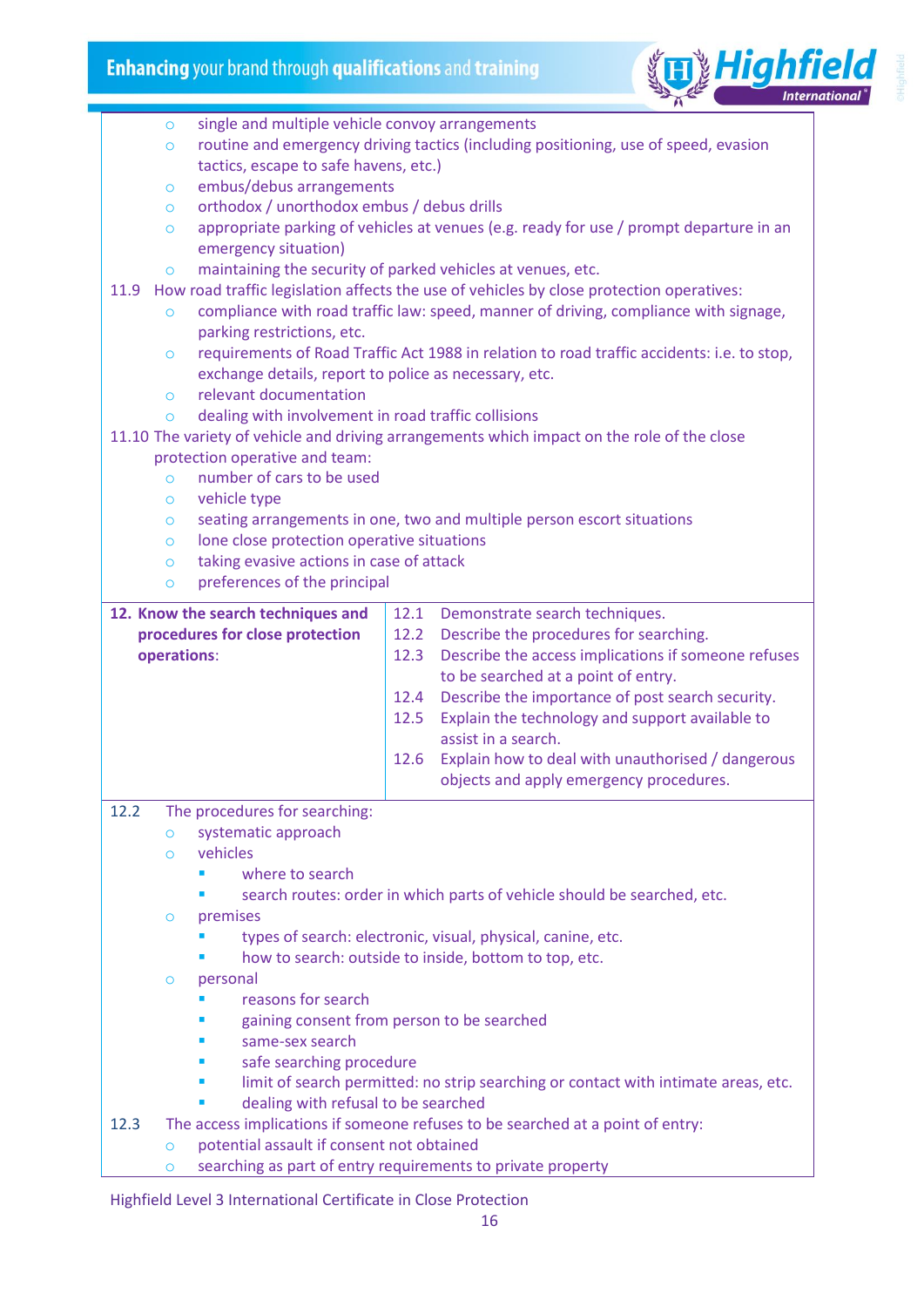

| 12.4 |          | The importance of post search security:                       |      |                                                                                                 |
|------|----------|---------------------------------------------------------------|------|-------------------------------------------------------------------------------------------------|
|      | $\Omega$ | vehicles                                                      |      |                                                                                                 |
|      |          | use alarm system                                              |      |                                                                                                 |
|      |          | secure parking                                                |      |                                                                                                 |
|      |          |                                                               |      | monitoring of searched vehicles: by personnel, CCTV, etc.                                       |
|      | $\circ$  | premises                                                      |      |                                                                                                 |
|      |          | security guards                                               |      |                                                                                                 |
|      |          | seal the room                                                 |      |                                                                                                 |
|      | п        | use alarm system                                              |      |                                                                                                 |
|      |          | use of CCTV systems                                           |      |                                                                                                 |
|      |          |                                                               |      | subsequent searching of people / vehicles entering premises                                     |
| 12.5 |          | Technology and support available to assist in a search:       |      |                                                                                                 |
|      | $\circ$  | canine search team                                            |      |                                                                                                 |
|      | $\Omega$ | machines, etc.                                                |      | electronic detection equipment: detection wands, arches, explosive / drug detection             |
|      | O        | scanning equipment: X-ray and similar equipment, etc.         |      |                                                                                                 |
|      | $\circ$  | equipment: torch, mirrors, cameras, probes, etc.              |      |                                                                                                 |
| 12.6 |          |                                                               |      | How to deal with unauthorised / dangerous objects and apply emergency procedures:               |
|      | $\circ$  | types of objects that may be found:                           |      |                                                                                                 |
|      |          | illegal substances                                            |      |                                                                                                 |
|      |          | surveillance devices                                          |      |                                                                                                 |
|      |          |                                                               |      | explosives, including improvised explosive devices (IEDs)                                       |
|      |          |                                                               |      | other hazardous substances: suspect powders, chemicals, etc.                                    |
|      | $\circ$  | How to deal with objects found:                               |      |                                                                                                 |
|      |          | reporting procedures                                          |      |                                                                                                 |
|      | п        | seek assistance                                               |      | seizure of unlawful items: weapons, drugs, stolen property, etc.                                |
|      |          | evacuate if appropriate                                       |      |                                                                                                 |
|      | п        | detain suspect if a personal search                           |      |                                                                                                 |
|      |          |                                                               |      |                                                                                                 |
|      |          | 13. Know how to apply conflict<br>management techniques while | 13.1 | Demonstrate techniques used to avoid and defuse<br>conflict situations.                         |
|      |          | providing close protection:                                   | 13.2 | Explain potential conflict situations that could arise                                          |
|      |          |                                                               |      | in the close protection context.                                                                |
|      |          |                                                               | 13.3 | Explain the different levels of threat in potential and                                         |
|      |          |                                                               |      | actual conflict situations.                                                                     |
|      |          |                                                               | 13.4 | Explain human responses to emotional and                                                        |
|      |          |                                                               |      | threatening situations.                                                                         |
|      |          |                                                               | 13.5 | Identify common triggers and inhibitors.                                                        |
|      |          |                                                               | 13.6 | Describe the basic elements of communication.                                                   |
|      |          |                                                               | 13.7 | Describe the importance of non-verbal                                                           |
|      |          |                                                               |      | communication in conflict situations.                                                           |
|      |          |                                                               | 13.8 | Describe the importance of adopting an appropriate                                              |
|      |          |                                                               |      | initial response in a conflict situation.                                                       |
|      |          |                                                               | 13.9 | Explain the attitude / behaviour cycle and how to                                               |
|      |          |                                                               |      | prevent escalation of conflict.<br>13.10 Explain ways of avoiding potential conflict situations |
|      |          |                                                               |      | whilst providing close protection.                                                              |
|      |          |                                                               |      | 13.11 Explain techniques used to defuse potential conflict                                      |
|      |          |                                                               |      | situations.                                                                                     |

13.12 Explain how to manage anger and aggression in conflict situations.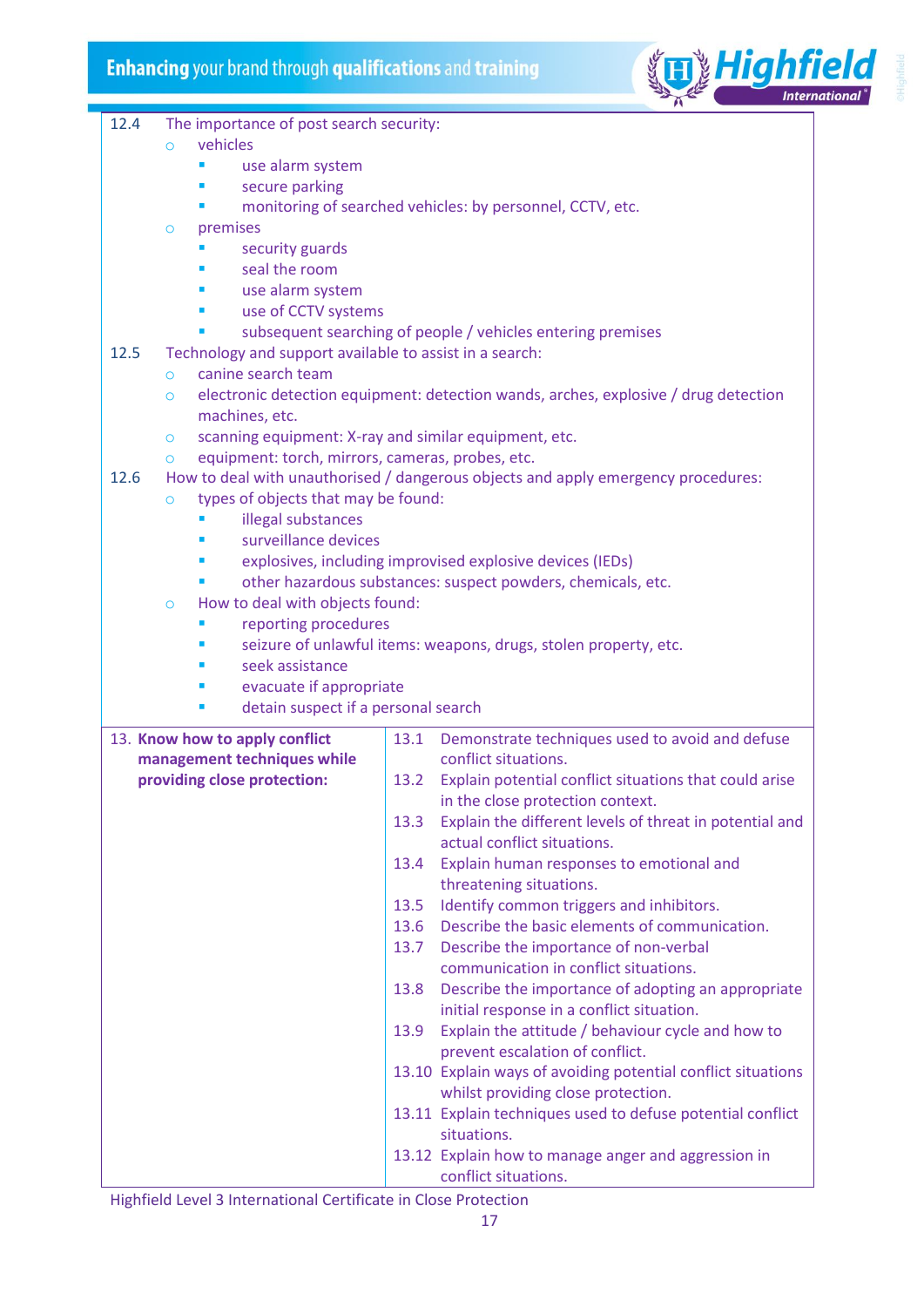

Highfield Level 3 International Certificate in Close Protection 13.13 Explain the effects of stress within a close protection environment. 13.14 Describe techniques for dealing with conflict. 13.2 Potential conflict situations that could arise in the close protection context: o verbal conflict o physical conflict o types of situation: crowds, media attention, fans, entering / leaving premises, protestors, etc. 13.3 The different levels of threat in potential and actual conflict situations: o escalation from frustration to anger, aggression and violence o assessing the behaviour of people involved in situation 13.4 Human responses to emotional and threatening situations: o fight or flight / freeze o fear o anger o aggression o rational v emotional; thought processes o physical effects ▪ shock ▪ adrenaline 13.5 Common triggers and inhibitors: o triggers ■ feeling threatened loss of face ■ disrespect abuse or insult o factors ■ drink or drugs ■ medical and mental health conditions o inhibitors ■ fear of prosecution / legal consequences fear of retaliation fear of consequences generally training self-control 13.6 The basic elements of communication: o SMR (sender, message, receiver) model (including encoding & decoding) o importance of feedback loops / checking understanding o barriers to communication **·** physical: noise, distance, doors / windows, etc. attitudes emotional / psychological: ego, dislike, superiority, etc. **language** mental health issues affecting communication / understanding 13.7 The importance of non-verbal communication in conflict situations: o posture / stance o position o allowing personal space o appropriate eye contact o tone of voice